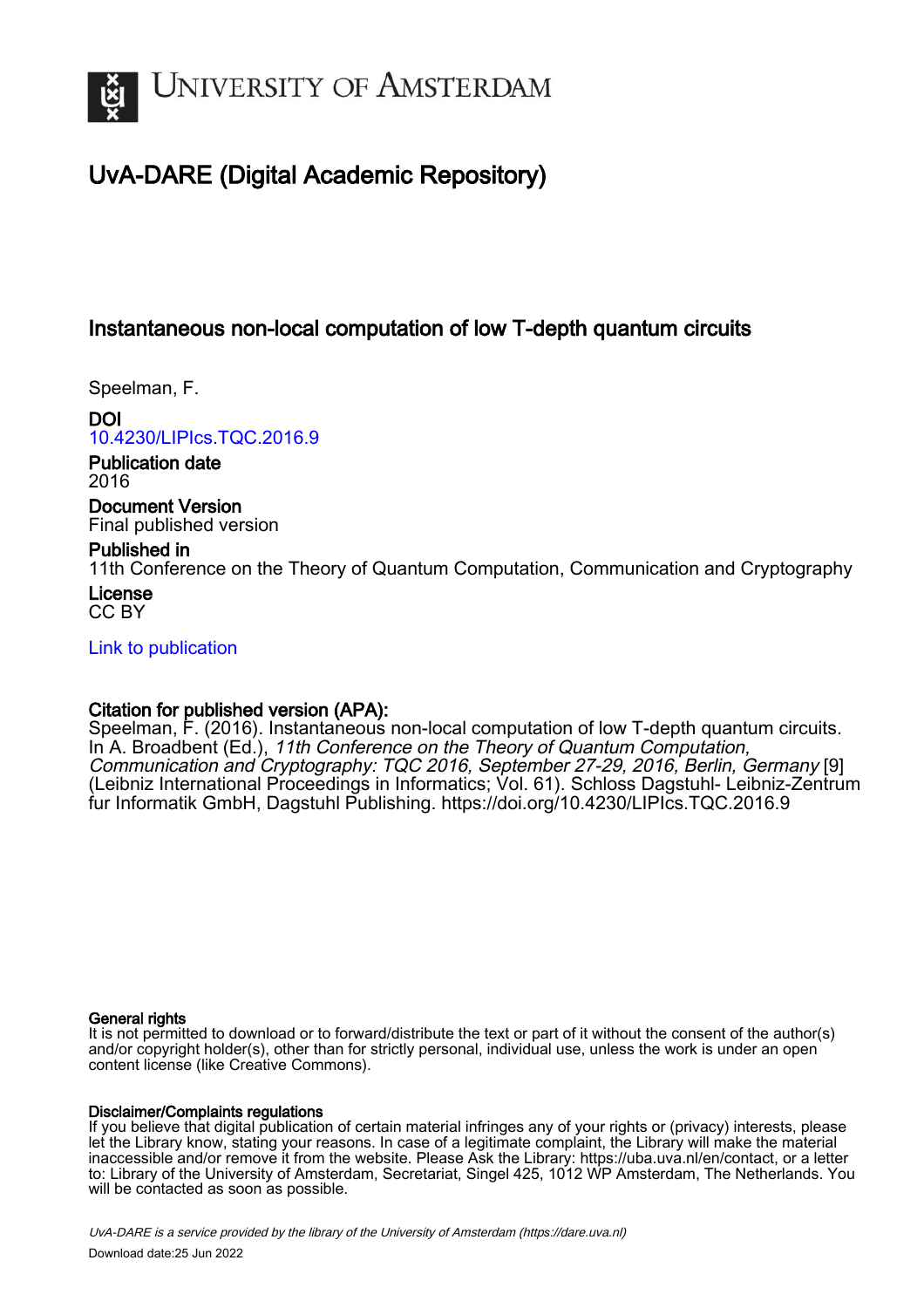# **Instantaneous Non-Local Computation of Low T-Depth Quantum Circuits**

**Florian Speelman**<sup>∗</sup>

**Centrum Wiskunde & Informatica, Amsterdam, the Netherlands f.speelman@cwi.nl**

#### **Abstract**

Instantaneous non-local quantum computation requires multiple parties to jointly perform a quantum operation, using pre-shared entanglement and a single round of simultaneous communication. We study this task for its close connection to position-based quantum cryptography, but it also has natural applications in the context of foundations of quantum physics and in distributed computing. The best known general construction for instantaneous non-local quantum computation requires a pre-shared state which is exponentially large in the number of qubits involved in the operation, while efficient constructions are known for very specific cases only.

We partially close this gap by presenting new schemes for efficient instantaneous non-local computation of several classes of quantum circuits, using the Clifford $+T$  gate set. Our main result is a protocol which uses entanglement exponential in the T-depth of a quantum circuit, able to perform non-local computation of quantum circuits with a (poly-)logarithmic number of layers of T gates with quasi-polynomial entanglement. Our proofs combine ideas from blind and delegated quantum computation with the garden-hose model, a combinatorial model of communication complexity which was recently introduced as a tool for studying certain schemes for quantum position verification. As an application of our results, we also present an efficient attack on a recently-proposed scheme for position verification by Chakraborty and Leverrier.

**1998 ACM Subject Classification** F.1.1 Models of Computation

**Keywords and phrases** Quantum Cryptography, Quantum Communication

**Digital Object Identifier** [10.4230/LIPIcs.TQC.2016.9](http://dx.doi.org/10.4230/LIPIcs.TQC.2016.9)

## **1 Introduction**

We study the task of instantaneous non-local quantum computation, and present new protocols to efficiently perform this task for specific classes of quantum circuits. Our main motivation comes from position-based quantum cryptography, where previous attacks on schemes for position-based quantum cryptography have taken either of two forms:

First results on quantum position-based cryptography involved attacks on specific proposals for schemes, such as the attacks by Lau and Lo [\[31\]](#page-24-0), those by Kent, Munro and Spiller [\[28\]](#page-24-1), and the attack on Beigi and König's scheme using mutually-unbiased-bases [\[37\]](#page-24-2). A certain family of efficient attacks on a concrete class of single-qubit schemes [\[13\]](#page-23-0) was formalized by the garden-hose model. Described as 'fast protocols for bipartite unitary operators', Yu, Griffiths and Cohen [\[40,](#page-24-3) [39\]](#page-24-4) give protocols that, although not directly inspired by position-based quantum cryptography, can be translated to our setting.

On the other hand Buhrman et al. [\[12\]](#page-23-1) constructed a general attack which treats the quantum functionality of the protocol to be attacked as a black box. For a protocol which uses

 $\boxed{\text{ }$   $\text{ }$   $\text{ }$   $\text{ }$   $\text{ }$   $\text{ }$   $\text{ }$   $\text{ }$   $\text{ }$   $\text{ }$   $\text{ }$   $\text{ }$   $\text{ }$   $\text{ }$   $\text{ }$   $\text{ }$   $\text{ }$   $\text{ }$   $\text{ }$   $\text{ }$   $\text{ }$   $\text{ }$   $\text{ }$   $\text{ }$   $\text{ }$   $\text{ }$   $\text{ }$   $\text{ }$   $\text{ }$   $\text{ }$   $\text{ }$   $\text$ 

<sup>∗</sup> The author is supported by the EU projects SIQS and QALGO.

licensed under Creative Commons License CC-BY

<sup>11</sup>th Conference on the Theory of Quantum Computation, Communication and Cryptography (TQC 2016). Editor: Anne Broadbent; Article No. 9; pp. 9:1–9[:24](#page-24-5)

[Leibniz International Proceedings in Informatics](http://www.dagstuhl.de/lipics/) [Schloss Dagstuhl – Leibniz-Zentrum für Informatik, Dagstuhl Publishing, Germany](http://www.dagstuhl.de)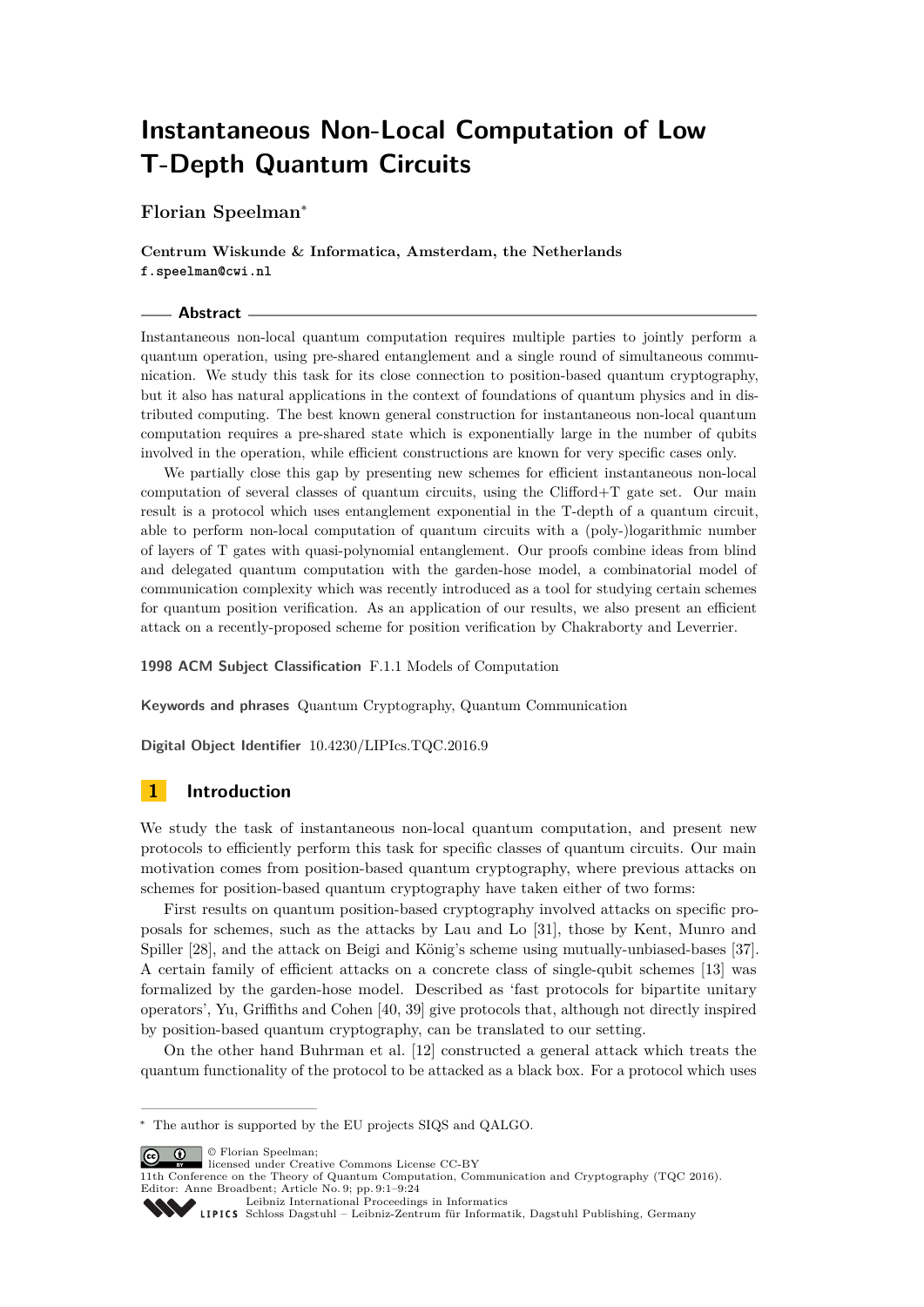#### **9:2 Instantaneous Non-Local Computation of Low T-Depth Quantum Circuits**

a message of *n* qubits, the entanglement consumption of this attack is around  $2^{\log(\frac{1}{\varepsilon})2^{4n}}$  EPR pairs, doubly exponential in *n*. Here *ε* represents the probability that the attack does not succeed. The construction of Buhrman et al. was based on a protocol for 'instantaneous nonlocal measurement' by Vaidman [\[38,](#page-24-6) [16\]](#page-23-2). Beigi and König [\[5\]](#page-22-0) later constructed a more efficient general attack, using port-based teleportation – a new teleportation method introduced by Ishizaka and Hiroshima [\[25,](#page-23-3) [26\]](#page-23-4). The improved attack uses  $O(n^{\frac{2^{8n}}{5}})$  $\frac{2^{6n}}{\varepsilon^2}$ ) EPR pairs, still an exponential dependence on *n*.

These protocols were able to solve the following task. Given a constant  $\varepsilon \geq 0$  and an *n*-qubit quantum operation<sup>[1](#page-2-0)</sup> U, where *n* is a natural number. Two players, Alice and Bob, receive an arbitrary input state  $\rho_{AB}$  of *n* qubits, with the players receiving  $n/2$  qubits each. After a single round of simultaneous quantum<sup>[2](#page-2-1)</sup> communication, the players must output a state *ε*-close to  $U \rho_{AB} U^{\dagger}$ . Alice outputs the first *n/*2 qubits of the state and Bob outputs the other  $n/2$  qubits. We define  $\text{INQC}_{\varepsilon}(U)$  as the smallest number of EPR pairs that the players have to share at the start of a protocol which performs this task. INQC $(U)$  is used as a shorthand for  $INQC_0(U)$ , a protocol which works with no error. We present a more precise definition of INQC is presented in Appendix [A.](#page-15-0)

In this work we partially bridge the gap between efficient specific constructions for instantaneous non-local computation and expensive general ones, by constructing a protocol for non-local computation of a unitary transformation *U* such that the entanglement use of the protocol depends on the quantum circuit which describes *U*.

In particular, writing quantum circuits over the Clifford+T gate set, we create a protocol using entanglement exponential in the *T-count*. We also present a protocol that uses an amount of entanglement which scales as the number of qubits *n* raised to the power of the *T-depth* of the circuit. Even though this is a quickly-growing dependence, for circuits of constant T-depth this amounts to a polynomial dependence on *n*, unlike any earlier construction. For circuits of polylogarithmic T-depth we obtain an amount of entanglement which is quasi-polynomial in *n*, i.e. a dependence of the form  $2^{(\log n)^c}$  for some constant *c*. Note that the depth and size of the quantum circuit can be much higher than its T-depth: we allow an arbitrary number of gates from the Clifford group in addition to the limited number of T gates. Our results imply new efficient attacks on any scheme for position-verification where the action of the honest party can be written as a low T-depth quantum circuit.

Linking blind quantum computation and instantaneous non-local quantum computation was first considered by Broadbent<sup>[3](#page-2-2)</sup> [\[8\]](#page-22-1), who considered a setting where the parties have access to non-local boxes – correlations even stronger than those allowed by quantum mechanics. The techniques we use are also based on delegated and blind quantum computation [\[15,](#page-23-5) [4,](#page-22-2) [18,](#page-23-6) [19,](#page-23-7) [7\]](#page-22-3) and results on computation via teleportation [\[24\]](#page-23-8), but we combine them with new ideas from the *garden-hose model* [\[13,](#page-23-0) [29\]](#page-24-7) – a recently-introduced combinatorial model for communication complexity with close links to a specific class of schemes for position verification.

We prove two main theorems, each improving on the entanglement consumption of the best-known previous constructions for non-local instantaneous quantum computation

<span id="page-2-0"></span><sup>1</sup> Our constructions only consider unitaries given by quantum circuits, but the task naturally extends to more general quantum operations. The motivation for Vaidman's original scheme [\[38\]](#page-24-6), which formed the basis of Buhrman et al.'s construction, was to instantaneously perform a non-local measurement. Our constructions can also be applied to that case, by writing the measurement as a unitary operation followed by a measurement in the computational basis.

<span id="page-2-1"></span><sup>&</sup>lt;sup>2</sup> Since restriction to classical communication is not necessarily dictated by the application in positionbased quantum cryptography, we allow quantum communication. All presented protocols work equally well when all messages are classical instead.

<span id="page-2-2"></span><sup>&</sup>lt;sup>3</sup> These results were first available as privately-circulated notes in December 2011, and were made available online in December 2015.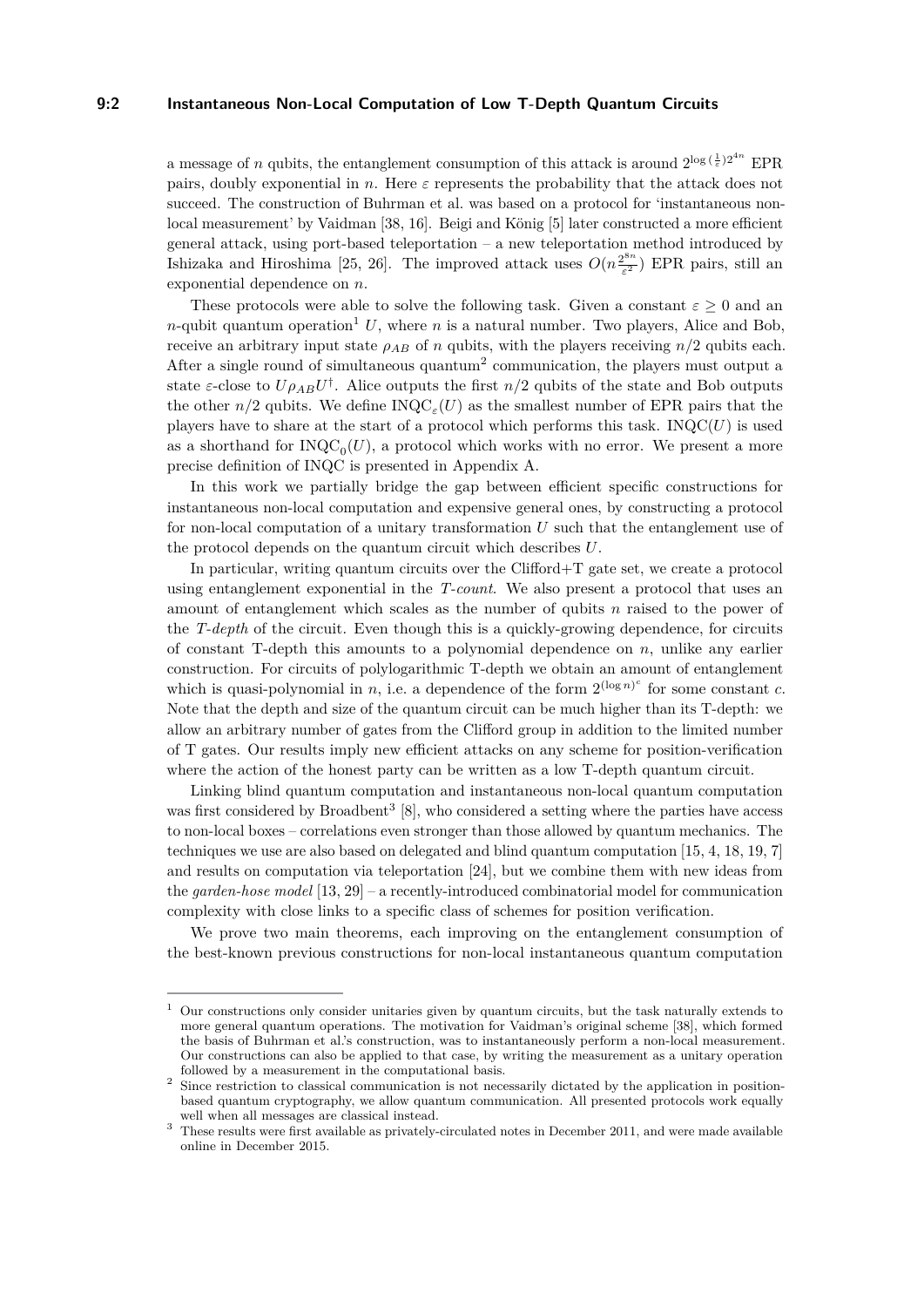for specific circuits<sup>[4](#page-3-0)</sup>. Additionally, we use our proof method to construct a new attack on a scheme for position verification which was recently proposed by Chakraborty and Leverrier [\[14\]](#page-23-9).

 $\triangleright$  **Theorem 3.** *Any n*-*qubit Clifford+T quantum circuit C* which has at most  $k$  T gates has *a protocol for instantaneous non-local computation using*  $O(n2^k)$  *EPR pairs.* 

 $\triangleright$  **Theorem 5.** *Any n*-qubit quantum circuit *C* using the Clifford+T gate set which has T-depth *d*, has a protocol for instantaneous non-local computation using  $O((68n)^d)$  EPR *pairs.*

The main technical tool we use in the proof of our depth-dependent construction is the following lemma, which is able to remove a conditionally-applied gate from the Clifford group without any communication – at an entanglement cost which scales with the garden-hose complexity of the function which describes the condition.

**Lemma 4.** Let  $f : \{0,1\}^n \times \{0,1\}^n \rightarrow \{0,1\}$  be a function known to all parties, and let *GH*(*f*) *be the garden-hose complexity of the function f. Assume Alice has a single qubit with state*  $P^{f(x,y)}|\psi\rangle$ , for binary strings  $x, y \in \{0,1\}^n$ , where Alice knows the string x and Bob *knows y. The following two statements hold:*

- **1.** *There exists an instantaneous protocol without any communication which uses* 2*GH*(*f*) *pre-shared EPR pairs after which a chosen qubit of Alice is in the state*  $X^{g(\hat{x},\hat{y})}Y^{h(\hat{x},\hat{y})}|\psi\rangle$ . *Here*  $\hat{x}$  *depends only on*  $x$  *and the*  $2GH(f)$  *bits that describe the measurement outcomes of Alice, and y*ˆ *depends on y and the measurement outcomes of Bob.*
- **2.** *The garden-hose complexities of the functions g and h are at most linear in the gardenhose complexity of the function f. More precisely,*  $GH(q) \leq 4GH(f) + 1$  and  $GH(h) \leq$  $11GH(f) + 2.$

Chakraborty and Leverrier [\[14\]](#page-23-9) recently proposed a protocol for quantum position verification on the interleaved multiplication of unitaries. They show that all known attacks, applied to this protocol, require entanglement exponential in the number of terms *t* in the product. As an application of Lemma [4,](#page-9-0) we present an attack on their proposed protocol which has entanglement cost polynomial in *t* and the number of qubits *n*. The new attack requires an amount of entanglement which scales as  $(\frac{t}{\varepsilon})^{O(1)}$  per qubit, and for each qubit succeeds with probability at least  $1 - \varepsilon$ .

#### **2 Preliminaries**

## **2.1 The Pauli matrices and the Clifford group**

The single-qubit *Pauli matrices* are  $X = \begin{pmatrix} 0 & 1 \\ 1 & 0 \end{pmatrix}$ ,  $Y = \begin{pmatrix} 0 & -i \\ i & 0 \end{pmatrix}$ *i* 0  $\left( \begin{array}{cc} 1 & 0 \\ 0 & 0 \end{array} \right)$  $0 -1$  , and the identity  $I = \begin{pmatrix} 1 & 0 \\ 0 & 1 \end{pmatrix}$ . A *Pauli operator* on an *n*-qubit state is the tensor product of *n* one-qubit Pauli matrices, the group of *n* qubit Pauli operators<sup>[5](#page-3-1)</sup> is  $P = \{\sigma_1 \otimes \cdots \otimes \sigma_n\mid \sigma_1 \otimes \cdots \otimes \sigma_n\}$ 

<span id="page-3-0"></span><sup>4</sup> From now on, whenever we write 'quantum circuit', we will always mean a quantum circuit that only uses the Clifford group generators, together with T gates.

<span id="page-3-1"></span><sup>&</sup>lt;sup>5</sup> The given definition includes a global phase, which is not important when viewing the elements as quantum gates.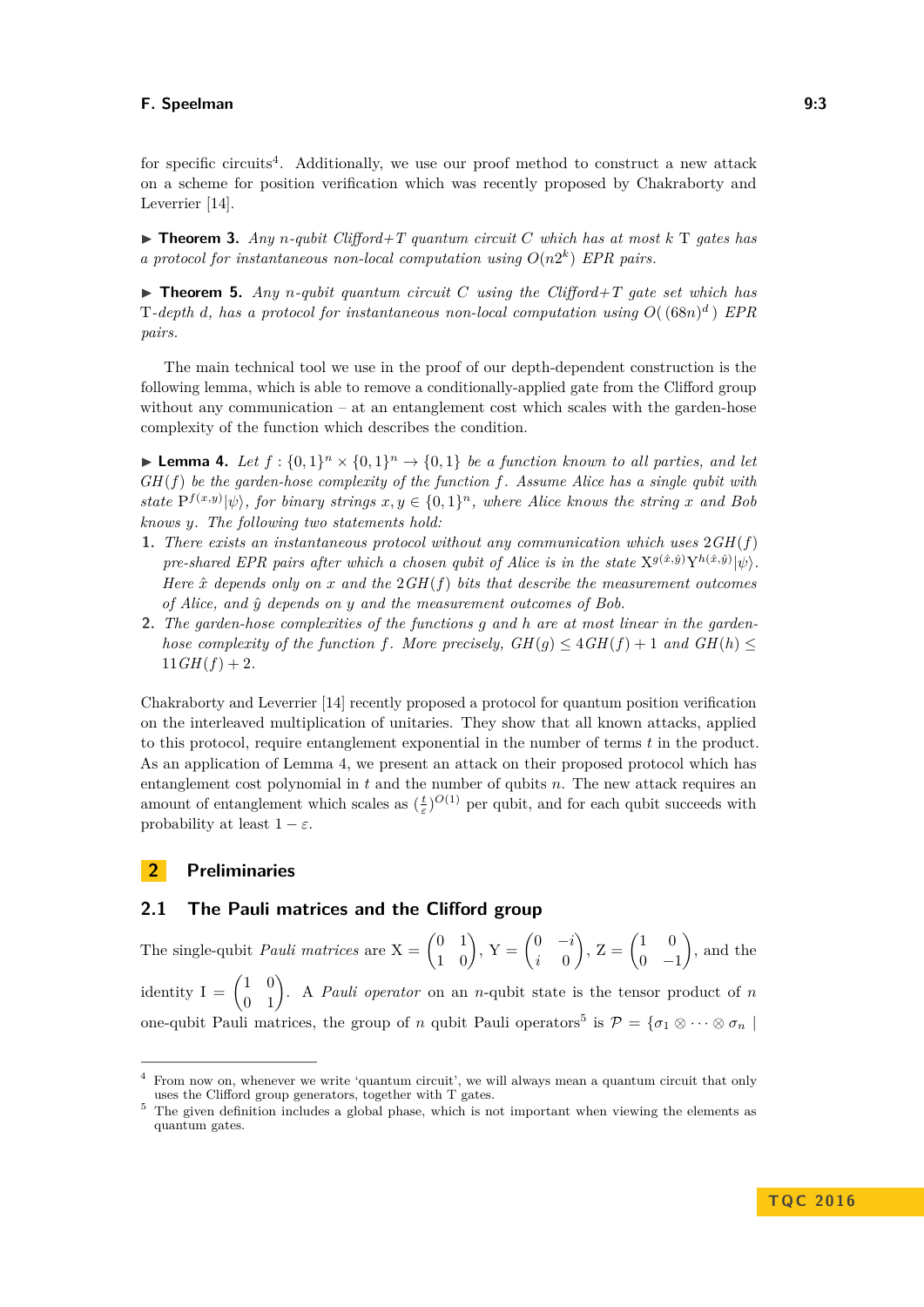#### **9:4 Instantaneous Non-Local Computation of Low T-Depth Quantum Circuits**

 $\forall j : \sigma_i \in \{I, X, Y, Z\} \times \{\pm 1, \pm i\}.$  These are some of the simplest quantum operations and appear, for example, as corrections for standard quantum teleportation.

The *Clifford group* can be defined as those operations that take elements of the Pauli group to other elements of the Pauli group under conjugation – the *normalizer* of the Pauli group. We consider the Clifford group on *n* qubits, for some natural number *n*.

<span id="page-4-3"></span>
$$
\mathcal{C} = \{ U \in \mathcal{U}(2^n) \mid \forall \sigma : \sigma \in \mathcal{P} \implies U \sigma U^\dagger \in \mathcal{P} \}
$$
\n<sup>(1)</sup>

Notable elements of the Clifford group are the single-qubit gates given by the Hadamard matrix  $H = \frac{1}{\sqrt{2}}$ 2  $(1 \ 1)$ 1 −1 ) and the phase gate  $P = \begin{pmatrix} 1 & 0 \\ 0 & 0 \end{pmatrix}$ 0 *i* ), and the two-qubit CNOT gate given by  $CNOT =$  $\sqrt{ }$  $\overline{\phantom{a}}$ 1 0 0 0 0 1 0 0 0 0 0 1 0 0 1 0  $\setminus$  $\left| \cdot \right|$ 

The set {H*,*P*,* CNOT} generates the Clifford group up to a global phase when applied to arbitrary qubits, see e.g. [\[23\]](#page-23-10). For all these gates, we will use subscripts to indicate the qubits or wires to which they are applied; e.g. H*<sup>j</sup>* is a Hadamard gate applied to the *j*-th wire, and CNOT<sub>j,k</sub> is a CNOT that has wire *j* as control and *k* as target.

Even though there exist interesting quantum circuits that use only gates from the Clifford group, it is not a universal set of gates. Indeed, the Gottesman–Knill states that such a circuit can be efficiently simulated by a classical computer, something which is not known to be true for general quantum circuits  $[22, 1]$  $[22, 1]$  $[22, 1]$ . By extending C with *any* gate, we do obtain a gate-set which is universal for quantum computation [\[32\]](#page-24-8).

The gate we will use to extend the Clifford gates to a universal set is the T gate, sometimes called  $\pi/8$ -gate or R, defined by  $T = \begin{pmatrix} 1 & 0 \\ 0 & i\pi \end{pmatrix}$ 0  $e^{i\pi/4}$  . We will write all circuits using gates from the set {X*,* Z*,* H*,*P*,* CNOT*,* T}. Technically X, P, and Z are redundant here, since they can be formed by the others as  $P = T^2$ ,  $Z = P^2$  and  $X = ZHZ$ , but we include them for convenience.

In our protocols for instantaneous non-local computation, we will alternate teleportation steps with gate operations, and therefore the interaction between the Pauli matrices and the other gates are especially important. We will make much use of the following identities, which can all be easily checked<sup>[6](#page-4-0)</sup>.

<span id="page-4-1"></span>

| $XZ = ZX$  | $HX = ZH$  | $CNOT_{1,2}(X \otimes I) = (X \otimes X)CNOT_{1,2}$ |     |
|------------|------------|-----------------------------------------------------|-----|
|            |            | $CNOT_{1,2}(I \otimes X) = (I \otimes X)CNOT_{1,2}$ |     |
| $PZ = ZP$  | $HZ = XH$  | $CNOT_{1,2}(Z \otimes I) = (Z \otimes I)CNOT_{1,2}$ | (2) |
| $PX = XZP$ | $TX = PXT$ | $CNOT_{1,2}(I \otimes Z) = (Z \otimes Z)CNOT_{1,2}$ |     |

#### <span id="page-4-2"></span>**2.2 Key transformations from Clifford circuits**

For a  $0/1$  vector *v* of length *n* and for any single-qubit operation *U*, we write  $U^v = \bigotimes_{j=1}^n U^{v_j}$ , i.e.,  $U^v$  is the application of *U* on all qubits  $j \in [n]$  for which  $v_j = 1$ . When Alice teleports a state  $|\psi\rangle$  of *n* qubits to Bob, the uncorrected state at Bob's side can be written as  $X^{a_x}Z^{a_z}|\psi\rangle$ . Here we let  $a_x$  and  $a_z$  be the vectors representing the outcomes of the Bell measurements of Alice. In analogy with the the literature on assisted and blind quantum computation, we will call the teleportation measurement outcomes  $a_x$  and  $a_z$  the *key* needed to decode  $|\psi\rangle$ .

<span id="page-4-0"></span> $6$  Here equality is up to a global phase – which we will ignore from now on for simplicity.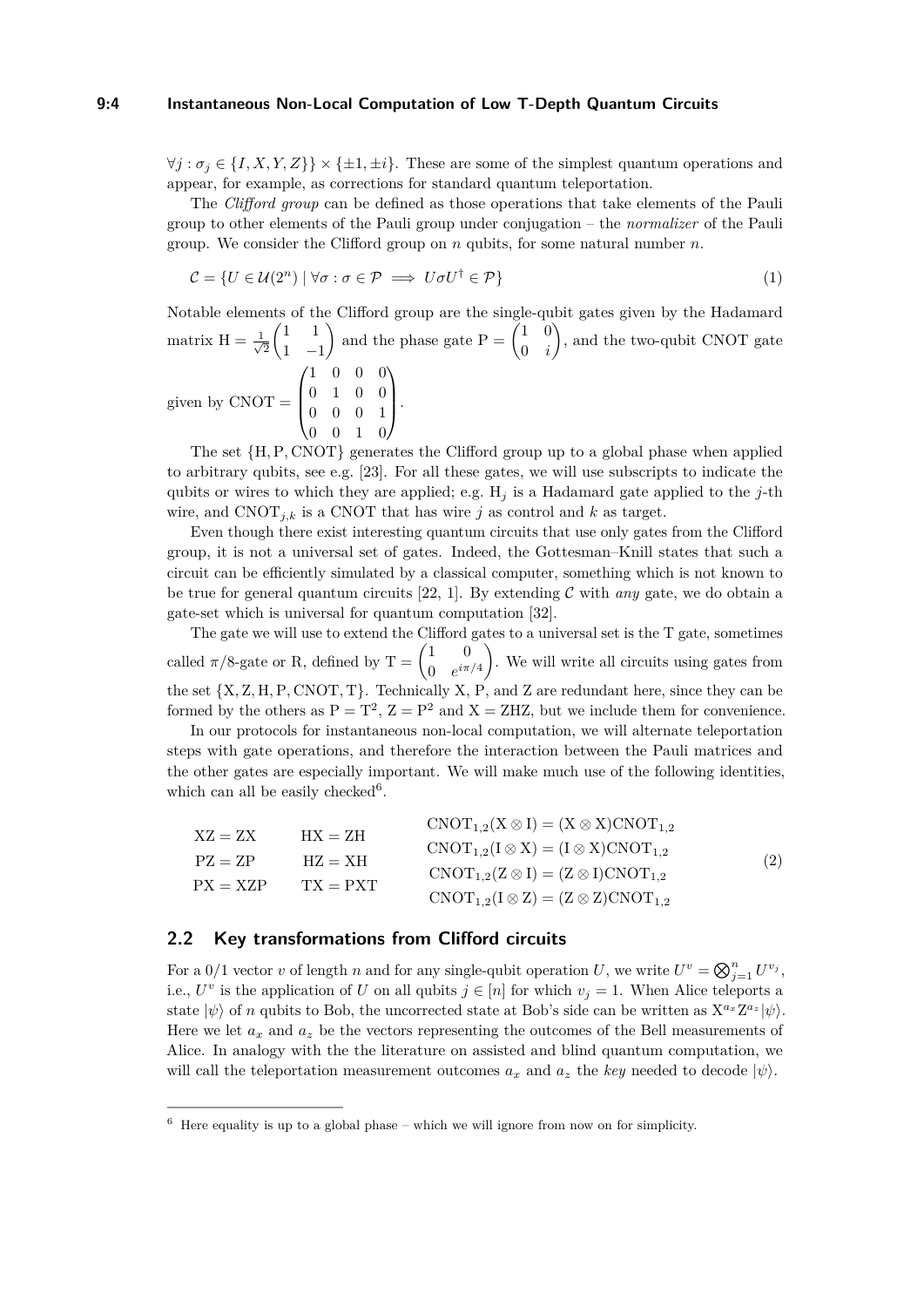The specific entries of these keys will often depend on several different measurement outcomes, given by earlier steps in the protocol, and we will therefore occasionally describe them as *polynomials* over F2. Viewing the keys as polynomials is especially helpful in the description of the more-complicated protocol of Section [5.](#page-12-0)

For any gate from the Clifford group  $U \in \mathcal{C}$ , if we apply *U* on the encoded state, we can describe the resulting state as  $U|\psi\rangle$  with a new key. That is,  $UX^{a_x}Z^{a_z}|\psi\rangle = X^{\hat{a}_x}Z^{\hat{a}_z}U|\psi\rangle$ for some new  $0/1$  keys  $\hat{a}_x, \hat{a}_z$ . The transformations of the keys will have a particularly simple form. (See for example [\[11\]](#page-23-12) for a characterization of these transformations and a different application of Clifford circuit computation.)

For example, we can write the identities of Equation [2](#page-4-1) in terms of key transformations. The transformations that occur when a bigger Pauli operator is applied, can then be easily found by writing the Pauli operator in terms of its generators {H*,*P*,* CNOT}, and applying these rules one-by-one. We will write  $(x_1, x_2 | z_1, z_2)$  as a shorthand for, respectively, the X key on the first and second qubit, and the Z key on the first and second qubit – this is a convenient notation<sup>[7](#page-5-0)</sup> for the pair of vectors  $a_x$  and  $a_z$  that represent these keys. All addition of these keys will be over  $\mathbb{F}_2$ , i.e., the + represents the binary exclusive or.

$$
P(x \mid z) \to (x \mid x + z)P
$$
  
H(x \mid z) \to (z \mid x)H  
CNOT<sub>1,2</sub>(x<sub>1</sub>, x<sub>2</sub> \mid z<sub>1</sub>, z<sub>2</sub>) \to (x<sub>1</sub>, x<sub>1</sub> + x<sub>2</sub> \mid z<sub>1</sub> + z<sub>2</sub>, z<sub>2</sub>)CNOT<sub>1,2</sub>

## **2.3 Clifford+T quantum circuits, T-count and T-depth**

In several different areas of quantum information, gates from the Clifford group are 'wellbehaved' or 'easy', while the other non-Clifford gates are hard – an observation which was also made, with several examples, in the recent [\[10\]](#page-22-5).

The *T-count* of a quantum circuit is defined as the number of T gates in the entire quantum circuit. The *T-depth* is the number of layers of T gates, when viewing the circuit as alternating between Clifford gates and a layer of simultaneous T gates. See for example Figure [5.](#page-13-0)

Given a quantum operation, it is not always obvious what is the best circuit in terms of T-count or T-depth. Recent work gave algorithms for finding circuits that are optimized in terms of T-depth [\[3,](#page-22-6) [21,](#page-23-13) [35,](#page-24-9) [2\]](#page-22-7) and optimal constructions for arbitrary single-qubit unitaries have also been found [\[30,](#page-24-10) [34,](#page-24-11) [36\]](#page-24-12). These constructions sometimes increase the number of qubits involved by adding ancillas – the use of which can greatly decrease the T-depth of the resulting circuit.

## **2.4 The garden-hose model**

The garden-hose model is a combinatorial model of communication complexity, first introduced by Buhrman, Fehr, Schaffner and Speelman [\[13\]](#page-23-0). The recent work by Klauck and Podder [\[29\]](#page-24-7) further investigated the notion, proving several follow-up results. Here we repeat the basic definitions of the garden-hose model and its link to attacks on schemes for position-based quantum cryptography.

Alice has an input  $x \in \{0,1\}^n$ , Bob has an input  $y \in \{0,1\}^n$ , and the players want to compute a function  $f: \{0,1\}^n \times \{0,1\}^n \to \{0,1\}$  in the following way. Between the two

<span id="page-5-0"></span><sup>7</sup> This mapping is called the symplectic notation when used in the stabilizer formalism, although we won't need to introduce the associated symplectic inner product for our construction.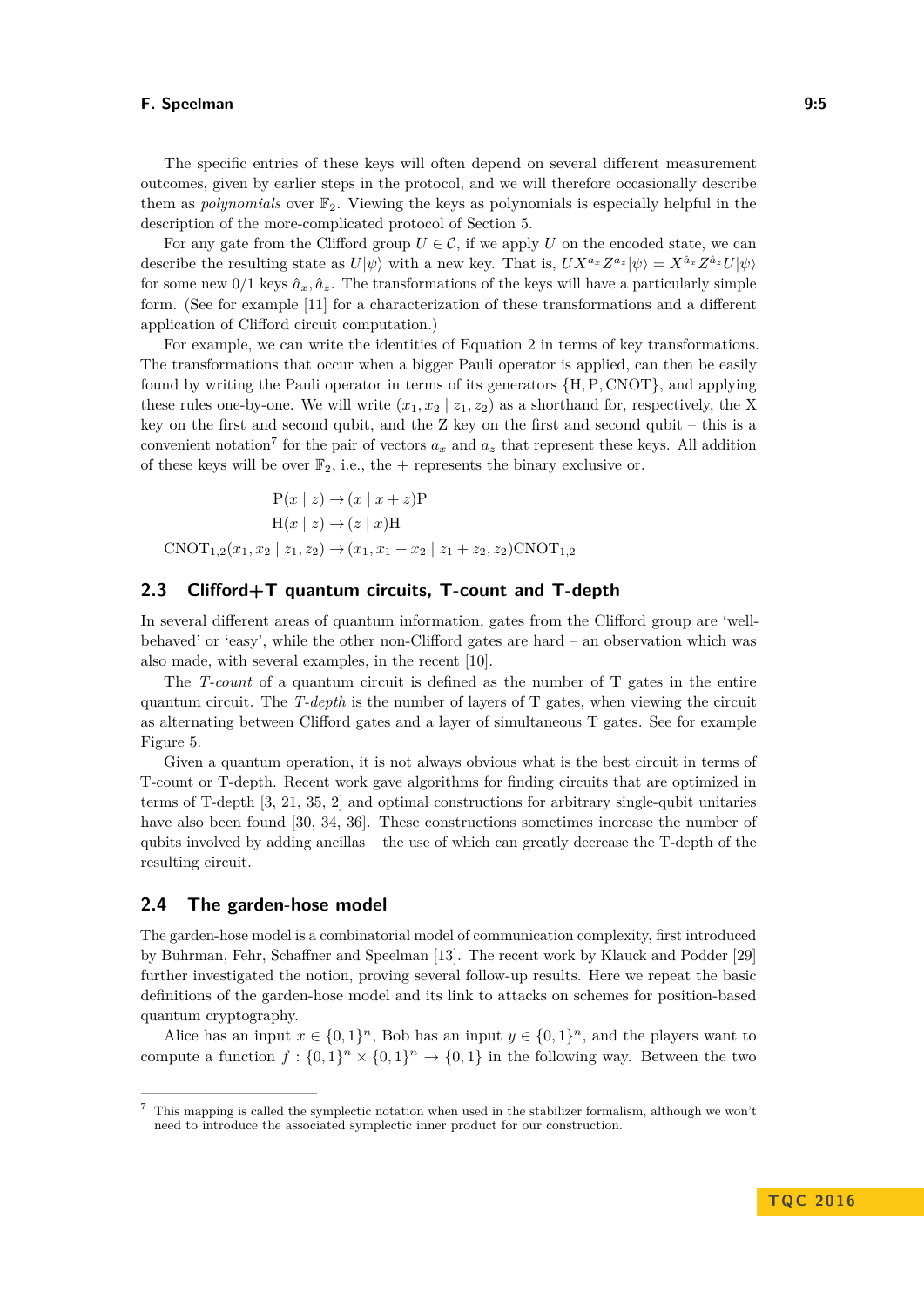#### **9:6 Instantaneous Non-Local Computation of Low T-Depth Quantum Circuits**

players are *s* pipes, and, in a manner depending on their respective inputs, the players link up these pipes one-to-one with hoses. Alice also has a water tap, which she can connect to one of these pipes. When  $f(x, y) = 0$ , the water should exit on Alice's side, and when  $f(x, y) = 1$  we want the water to exit at Bob's side. The garden-hose complexity of a function  $f$ , written  $GH(f)$ , then is the least number *s* of pre-shared pipes the players need to compute the function in this manner.

There is a natural translation from strategies of the garden-hose game to a quantum protocol that routes a qubit to either Alice or Bob depending on their local inputs, up to teleportation corrections. Consider the following quantum task, again dependent on a function *f* like in the previous paragraph. Alice now receives a quantum state  $|\psi\rangle$  and a classical input *x*, Bob receives input *y*, and the players are allowed one round of simultaneous communication. If  $f(x, y) = 0$ , Alice must output  $|\psi\rangle$  after this round of communication, and otherwise Bob must output |*ψ*i. We would like to analyze how much pre-shared entanglement the players need to perform this task.

From the garden-hose protocol for *f*, the players can come up with a strategy for this quantum task that needs at most  $GH(f)$  EPR pairs pre-shared. Every pipe corresponds to an EPR pair. If a player's garden-hose strategy dictates a hose between some pipe *j* and another pipe *k*, then that player performs a Bell measurement of EPR-halves labeled *j* and *k*. Alice's connection of the water tap to a pipe corresponds to a Bell measurement between her input state  $|\psi\rangle$  and the local half of an EPR pair. After their measurements, the correct player will hold the state  $|\psi\rangle$ , up to Pauli corrections incurred by the teleportations. The corrections can be performed after a step of simultaneous communication containing the outcomes of all measurements.

We will describe some of the logic in terms of the garden-hose model, as an abstraction away from the qubits involved. When we refer to a quantum implementation of a garden-hose strategy, we always mean the back-and-forth teleportation as described above.

The following lemma will prove to be useful. Let the number of *spilling pipes* of a garden-hose protocol for a player be the number of possible places the water could possibly exit. That is, the number of spilling pipes for Alice for a specific  $x$ , is the number of different places the water could exit on her side over all Bob's inputs *y*. The number of spilling pipes for Alice is then the maximum number of spilling pipes over all *x*. To be able to chain different parts of a garden-hose protocol together, it can be very convenient to only have a single spilling pipe for each player.

<span id="page-6-0"></span>I **Lemma 1** (Lemma 11 of [\[29\]](#page-24-7))**.** *A garden-hose protocol P for any function f with multiple* spilling pipes can be converted to another garden-hose protocol P' for f that has only one spilling pipe on Alice's side and one spilling pipe on Bob's side. The size of  $P'$  is at most 3 *times the size of P plus 1.*

Klauck and Podder also showed that computing the binary XOR of several protocols is possible with only a linear overhead in total garden-hose complexity [\[29,](#page-24-7) Theorem 18]. We give an explicit construction for this statement in Appendi[xC](#page-17-0) – the result already follows from the similar construction of [\[29,](#page-24-7) Lemma 12], except that we obtain a constant which is slightly better than unfolding their (more general) proof.

<span id="page-6-1"></span> $\blacktriangleright$  **Lemma 2.** Let  $(f_1, f_2, \ldots, f_k)$  be functions, where each function  $f_i$  has garden-hose *complexity GH*( $f_i$ )*.* Let  $c \in \{0, 1\}$  *be an arbitrary bit. Then,* 

$$
GH\left(c \oplus \bigoplus_{i=1}^k f_i\right) \leq 4 \sum_{i=1}^k GH(f_i) + 1.
$$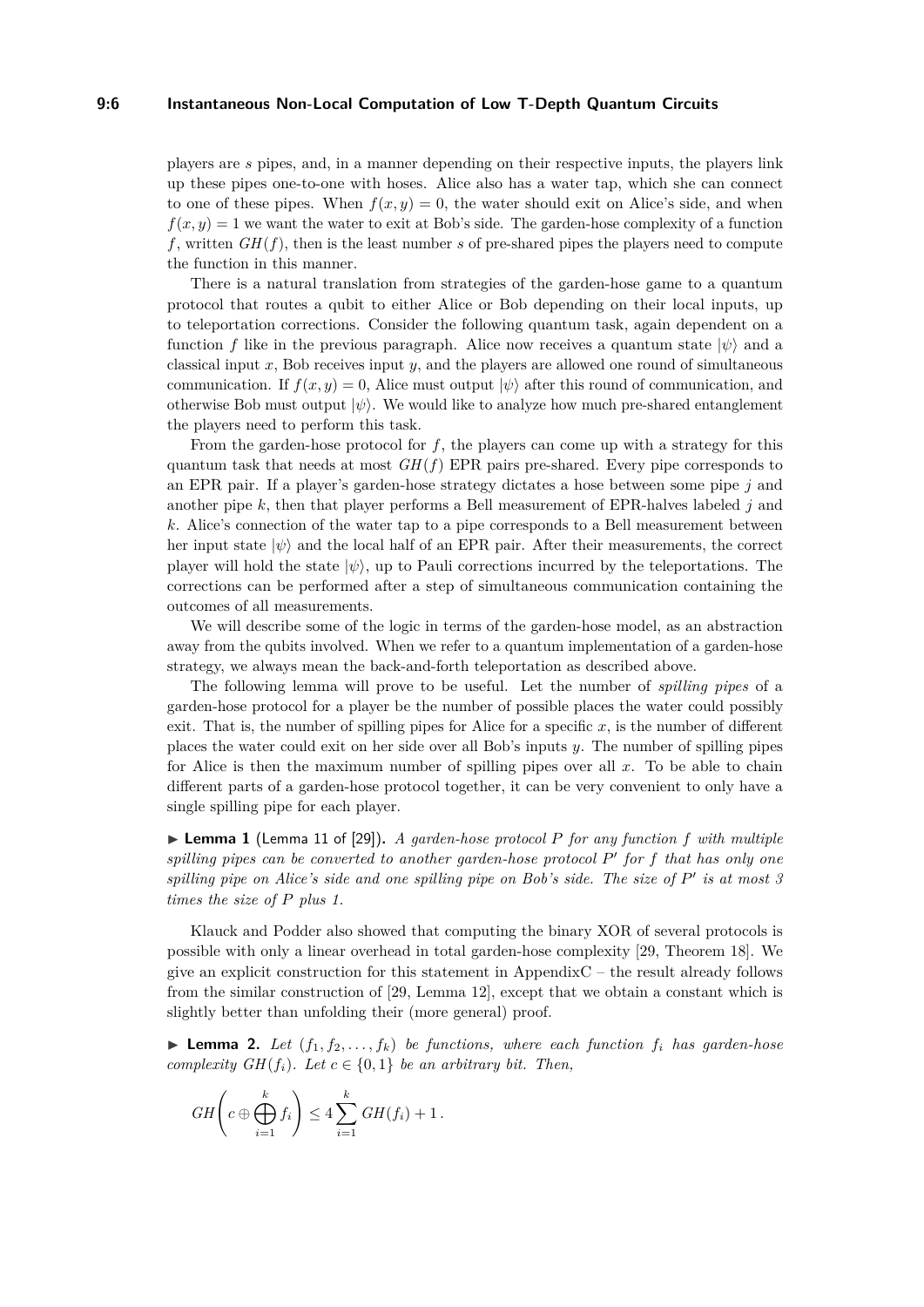

**Figure 1** A circuit with T-count *k*. The *C<sup>i</sup>* gates represent subcircuits consisting only of operation from the Clifford group  $\mathcal{C}$ .

## <span id="page-7-1"></span>**3 Low T-count quantum circuits**

<span id="page-7-0"></span> $\triangleright$  **Theorem 3.** Let C be an *n*-qubit quantum circuit with gates from the Clifford+T gate set, *and let C contain*  $k$  **T***-gates in total. Then*  $INQC(C) \leq O(n2^k)$ , *i.e., there exists a protocol for two-party instantaneous non-local computation of C which uses a pre-shared entangled state of*  $O(n2^k)$  *EPR pairs.* 

**Proof.** Let Alice's input state be some arbitrary quantum state  $|\psi_0\rangle$ . We will write the quantum state at step  $t \in \{0, \ldots, k\}$ , as intermediate result of executing the circuit *C* for *t* steps, as  $|\psi_t\rangle$ . Let  $C_t$  be the subcircuit, consisting only of Clifford gates, between the  $(t-1)$ th and the T gates. At step t, the circuit alternates between the Clifford subcircuit  $C_t$  and a T-gate on some wire  $w_t$  which we write as  $T_{w_t}$ , that is, we define  $T_{w_t} = I^{\otimes w_t - 1} \otimes T \otimes I^{\otimes n - w_t - 1}$ .

Because of the nature of the setting, all steps are done instantaneously unless noted otherwise, without waiting for a message of the other party. For example, if the description mentions that one party teleports a qubit, we can instantly describe the qubit as 'being on the other side', but the other party will act on the uncorrected qubit, since the communication will only happen afterwards and simultaneously.

We first give a high-level description of the protocol. Bob teleports his part of the state to Alice, who holds the entire state – up to teleportation corrections. Alice will now apply the first set of Clifford gates, followed by a single T gate. The teleportation corrections (all known to Bob) determine whether the T gate that Alice performs creates an unwanted extra P gate on the state. The extra P gate is created whenever an X correction is present, because of the relation  $TX = PXT$ . Therefore, even though Alice holds the state, only Bob knows whether the state has an extra unwanted P gate or not.

To remove the unwanted gate, Alice teleports all *n* qubits back to Bob, who corrects the phase gate (if present). The players then perform a garden-hose-like trick to keep the form of the key simple, at the cost of doubling the total size at each step.

Now we will give the precise description of the players' actions:

**Step 0.** Bob performs a Bell measurement to teleport all his  $n/2$  qubits to Alice, where we write the needed X-corrections as  $b_{x,i}^0$  and Z-corrections  $b_{z,i}^0$ , for  $i = n/2 + 1, \ldots, n$ . Now, since the qubits Alice already started with don't need a correction, we have  $b_{x,i}^0 = b_{z,i}^0 = 0$ for  $i = 1, \ldots, n/2$ . Then we write  $b_x^0$  and  $b_z^0$  for the  $0/1$  vector containing the X corrections and Z correction respectively. The complete state is  $X^{b^0_x}Z^{b^0_x}|\psi_0\rangle$ , where all qubits are at Alice's side while Bob knows the key.

**Step 1.a.** Alice executes  $C_1$  on the (uncorrected) qubits, so that the state now equals

$$
C_1 X^{b_x^0} Z^{b_z^0} |\psi_0\rangle = X^{\hat{b}_x^1} Z^{\hat{b}_z^1} C_1 |\psi_0\rangle ,
$$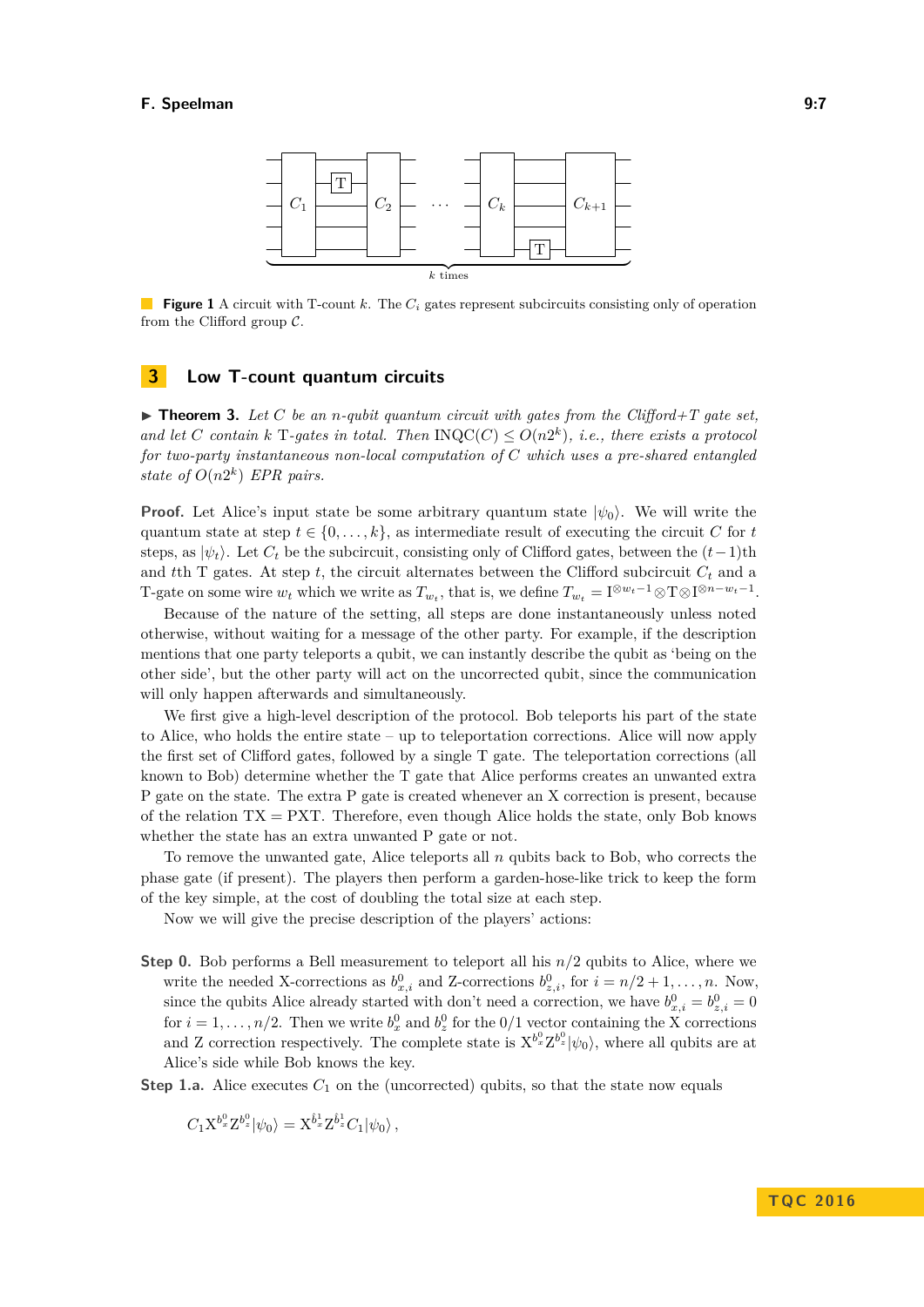#### **9:8 Instantaneous Non-Local Computation of Low T-Depth Quantum Circuits**

where  $(\hat{b}_x^1, \hat{b}_z^1) = f_1(b_x^0, b_z^0)$ , with  $f_1 : \mathbb{F}_2^n \times \mathbb{F}_2^n \to \mathbb{F}_2^n \times \mathbb{F}_2^n$  is a formula that consists of relabeling and addition over  $\mathbb{F}_2$ , and that is known to all parties. Bob knows all the entries of the vectors  $\hat{b}_x^1$  and  $\hat{b}_z^1$  that contain the new teleportation corrections.

**Step 1.b.** Alice executes the T gate on the correct wire  $w_1 \in \{1, \ldots, n\}$  of the uncorrected qubits. Define  $\mathbf{b}^1 = \hat{b}^1_{x,w_1}$ , the  $w_1$  entry of the vector  $\hat{b}^1_x$ . The state in Alice's possession is now

$$
T_{w_1} X^{\hat{b}_x^1} Z^{\hat{b}_z^1} C_1 |\psi_0\rangle = P_{w_1}^{\mathbf{b}_1^1} X^{\hat{b}_x^1} Z^{\hat{b}_z^1} T_{w_1} C_1 |\psi_0\rangle = P_{w_1}^{\mathbf{b}_1^1} X^{\hat{b}_x^1} Z^{\hat{b}_z^1} |\psi_1\rangle.
$$

That is, besides the presence of the Pauli gates, depending on the teleportation measurements, the  $w_1$  qubit possibly has an extra phase gate that needs to be corrected before the protocol can continue.

**Step 1.c.** Alice teleports all qubits to Bob, with teleportation outcomes  $a_x^1, a_z^1 \in \mathbb{F}_2^n$ . We will define the  $\mathbf{a}^1$  as the  $w_1$  entry of  $a_x^1$ . Bob then has the state

$$
\mathrm{X}^{a_x^1} \mathrm{Z}^{a_z^1} \mathrm{P}^{\mathbf{b}^1}_{w_1} \mathrm{X}^{\hat{b}_x^1} \mathrm{Z}^{\hat{b}_z^1} |\psi_1\rangle = \mathrm{P}^{\mathbf{b}^1}_{w_1} \mathrm{X}^{\hat{b}_x^1} \mathrm{Z}^{\hat{b}_z^1} \mathrm{Z}^{\mathbf{a}^1 \mathbf{b}^1} \mathrm{X}^{a_x^1} \mathrm{Z}^{a_z^1} |\psi_1\rangle \,.
$$

Knowing the relevant variables from his measurement outcomes in the previous steps, Bob performs the operation  $X^{\hat{b}_x^1} Z^{\hat{b}_z^1} (P_{w_1}^{b^1})^{\dagger}$  to transform the state to  $Z^{a^1b^1} X^{a^1_x} Z^{a^1_z} |\psi_1\rangle$ .

- **Step 1.d.** For this step the players share two sets of *n* EPR pairs, one set labeled " $\mathbf{b}^1 = 0$ ", the other set labeled " $\mathbf{b}^1 = 1$ ". Bob teleports the state to Alice using the set corresponding to the value of  $\mathbf{b}^1$ , with teleportation outcomes  $b_x^2$  and  $b_z^2$ .
- **Step 1.e.** The set of qubits corresponding to the correct value of  $\mathbf{b}^1$  are in the state

$$
\mathrm{X}^{b_x^2}\mathrm{Z}^{b_x^2}\mathrm{Z}^{\mathbf{a}^1\mathbf{b}^1}\mathrm{X}^{a_x^1}\mathrm{Z}^{a_z^1}|\psi_1\rangle\,.
$$

On the set labeled " $\mathbf{b}^1 = 0$ ", Alice applies  $X^{a_x^1}Z^{a_x^1}$ , and on the set labeled " $\mathbf{b}^1 = 1$ " Alice applies  $X^{a_x^1}Z^{a_z^1}Z^{a^1}_{w_1}$ , so that the state (at the correct set of qubits) equals  $X^{b_x^2}Z^{b_z^2}|\psi_1\rangle$ .

We are now in almost the same situation as before the first step: Alice is in possession of a state for which Bob completely knows the needed teleportation corrections – with the difference that Alice does not know which of the two sets that is.

- **Steps 2. . . k.** The players repeat the protocol from Step 1, but Alice performs all steps in parallel for *all* sets of states. The needed resources then double with each step: two sets for step 2, four for step 3, etc.
- **Step k+1, final step.** When having executed this protocol for the entire circuit, Alice only teleports Bob's qubits back to him, i.e. the qubits corresponding to the last  $n/2$  wires, instead of the entire state, so that in the correct groups, Alice and Bob are in possession of the state  $|\psi_k\rangle$  up to simple teleportation corrections. Then, in their step of simultaneous communication, the players exchange all teleportation measurement outcomes. After receiving these measurement outcomes, the players discard the qubits that did not contain the state, and perform the Pauli corrections on the correct qubits.

The needed EPR pairs for this protocol consist of *n/*2 for Step 0. Then every set uses at most 3*n* pairs: *n* for the teleportation of Alice to Bob, and 2*n* for the teleportation back. The *t*-th step of the circuit starts with  $2^{t-1}$  sets of parallel executions, therefore the total entanglement is upper bounded by  $n/2 + \sum_{t=1}^{k} 2^{t-1}3n \leq 3n2^k$ . J

## **4 Conditional application of phase gate using garden-hose protocols**

The following lemma connects the difficulty of removing an unwanted phase gate that is applied conditional on a function *f*, to the garden-hose complexity of *f*. This lemma is the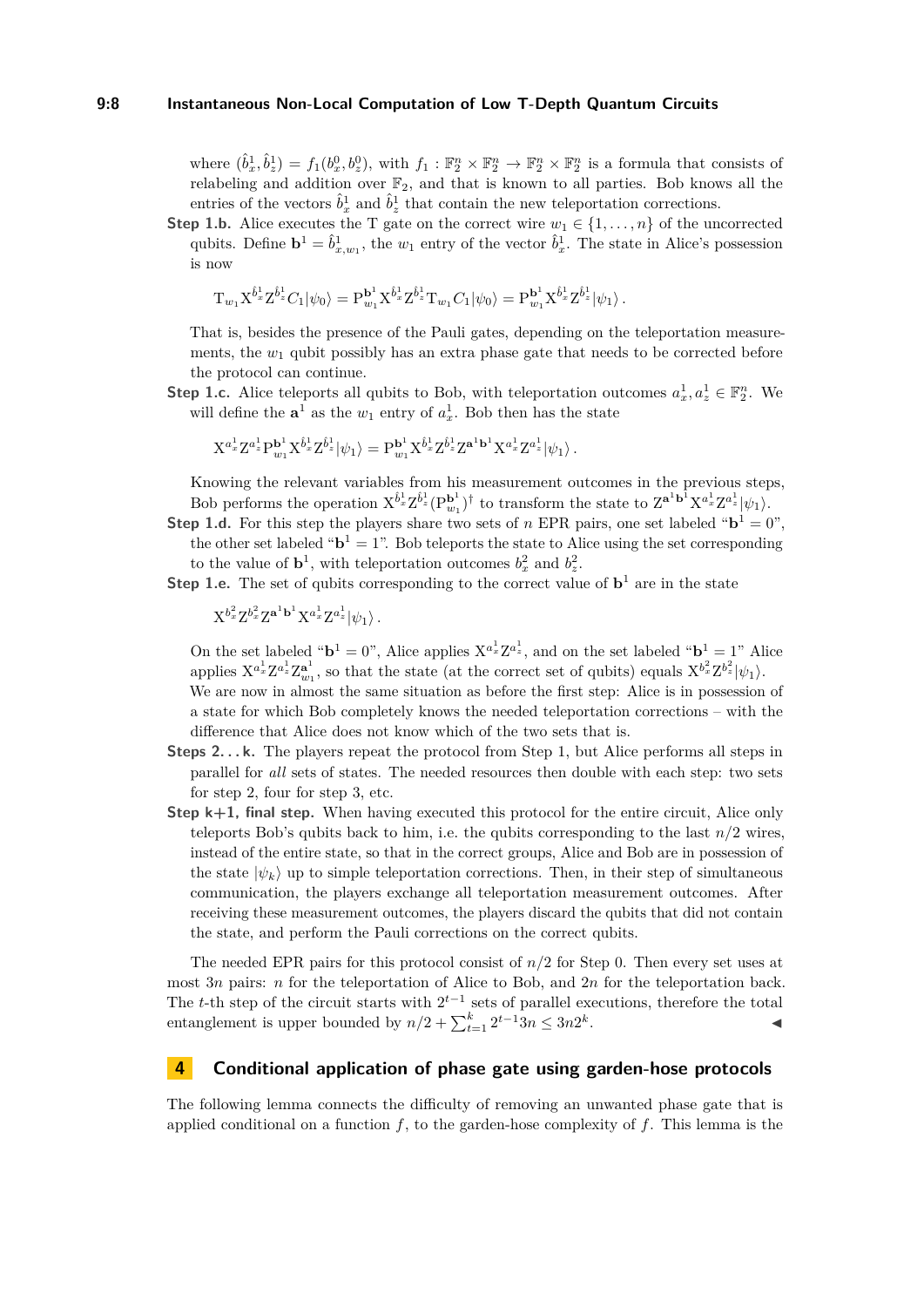<span id="page-9-1"></span>

**Figure 2** Schematic overview of the quantum protocol to undo the conditionally-present phase gate on  $|\psi\rangle$ . The solid connections correspond to Bell measurements.

main technical tool which we use to non-locally compute quantum circuits with a dependence on the T-depth.

<span id="page-9-0"></span>**Lemma 4.** Assume Alice has a single qubit with state  $P^{f(x,y)}|\psi\rangle$ , for binary strings  $x, y \in \{0, 1\}^n$ , where Alice knows the string x and Bob knows y. Let  $GH(f)$  be the garden*hose complexity of the function f. The following two statements hold:*

- **1.** *There exists an instantaneous protocol without any communication which uses* 2*GH*(*f*) *pre-shared EPR pairs after which a known qubit of Alice is in the state*  $X^{g(\hat{x},\hat{y})}Y^{h(\hat{x},\hat{y})}|\psi\rangle$ . *Here*  $\hat{x}$  *depends only on*  $x$  *and the*  $2GH(f)$  *bits that describe the measurement outcomes of Alice, and y*ˆ *depends on y and the measurement outcomes of Bob.*
- **2.** *The garden-hose complexities of the functions g and h are at most linear in the complexity of the function f.* More precisely,  $GH(g) \leq 4GH(f) + 1$  and  $GH(h) \leq 11GH(f) + 2$ .

**Proof.** To prove the first statement we will construct a quantum protocol that uses 2*GH*(*f*) EPR pairs, which is able to remove the conditional phase gate. The quantum protocol uses the garden-hose protocol for *f* as a black box.

For the second part of the statement of the lemma, we construct garden-hose protocols which are able to compute the teleportation corrections that were incurred by executing our quantum protocol. By explicitly exhibiting these protocols, we give an upper bound to the garden-hose complexity of the X correction *g* and the Z correction *h*.

The quantum protocol is shown as Figure [2.](#page-9-1) Alice and Bob execute the garden-hose protocol with the state  $P^{f(x,y)}|\psi\rangle$ , i.e. they teleport the state back and forth, with the EPR pairs chosen depending on *x* and *y*. Afterwards, if  $f(x, y) = 0$ , the qubit will be at one of the unmeasured EPR halves on Alice's side, and if  $f(x, y) = 1$  the qubit will be on Bob's side. The state of the qubit will be  $X^{g'(x',y')} Z^{h'(x',y')} P^{f(x,y)} |\psi\rangle = P^{f(x,y)} X^{g'(x',y')} Z^{h'(x',y')} \oplus f(x,y) g'(x',y') |\psi\rangle$ for some functions  $g'$  and  $h'$ .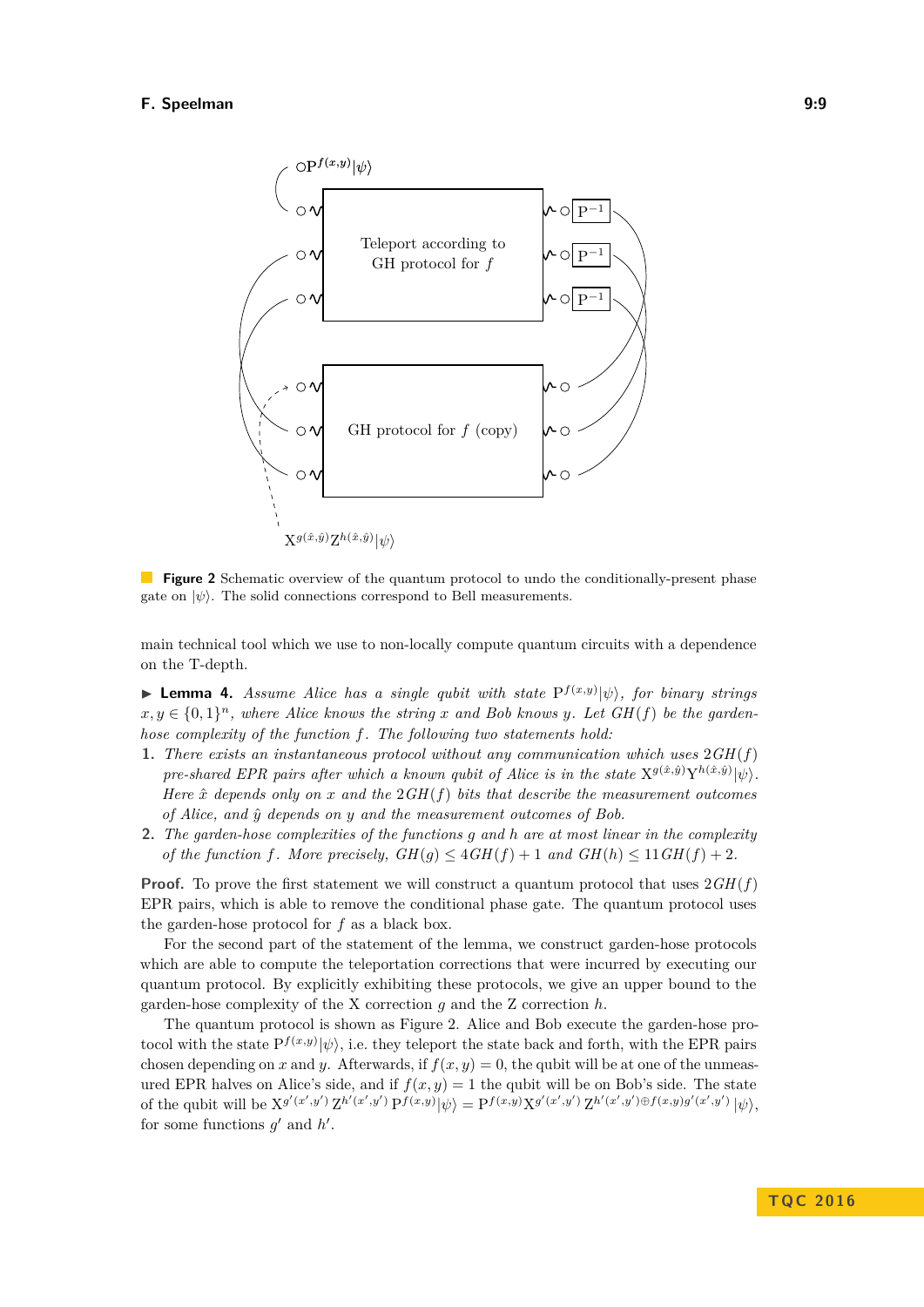#### **9:10 Instantaneous Non-Local Computation of Low T-Depth Quantum Circuits**

On each qubit on Bob's side, corresponding with an 'open pipe' in the garden-hose model, Bob applies  $P^{-1}$ , so that the state of the qubit is now equal to  $X^{g'(x',y')}Z^{h'(x',y')\oplus f(x,y)g'(x',y')}$ |*ψ*i. The exact location of our qubit depends on the protocol, and is unknown to both players. Here x' and y' are the measurement outcomes of Alice and Bob in this first half of the protocol.

To return the qubit to a known position without an extra communication step, we employ a trick that uses the reversibility of the garden-hose model. Alice and Bob repeat the exact same garden-hose strategy, except they leave the start open, and connect the open ends between the original and the copy. Alice performs a Bell measurement between the first open qubit in the original, and the first open qubit in the copy, etc. Bob does the same, after he applied the P gates. Afterwards, the qubit will be present in the start location, 'water tap' in garden-hose terminology, of the copied game, since it has followed the exact same path backwards. The final state of the qubit now is  $X^{g(\hat{x}, \hat{y})} Z^{h(\hat{x}, \hat{y})} |\psi\rangle$ , for some functions  $g$  and  $h$  and  $\hat{x}$  and  $\hat{y}$  the measurement outcomes of Alice and Bob respectively. The total entanglement consumption is 2*GH*(*f*).

Every measurement corresponds to a connection of two pipes in the garden-hose model, therefore each player performs at most  $GH(f)$  teleportation measurements, of which the outcomes can be described by  $2GH(f)$  bits.

Label the EPR pairs with numbers from  $\{1, 2, \ldots, 2GH(f)\}\)$ , and use the label 0 for the register holding the starting qubit  $|\psi\rangle$ . Let A be a list of disjoint pairs of the indices of the EPR pairs that Alice uses for teleportation in this protocol, and let  $a_x, a_z \in \{0,1\}^{|\mathcal{A}|}$ be the bit strings that respectively hold the X and Z outcomes of the corresponding Bell measurements. Similarly, let  $\beta$  be a list of the indices of the EPR pairs that Bob uses, and let  $b_x, b_z \in \{0,1\}^{|\mathcal{B}|}$  be the bit strings that hold the measured X and Z corrections.

To show the second part of the statement, we will construct a garden-hose protocol which tracks the newly-incurred Pauli corrections from teleporting the qubit back-and-forth, by following the qubit through the path defined by  $A$  and  $B$ .

We will first construct the protocol for the final X-correction, a function we denoted by *g*. The protocol is also schematically shown as Figure [3.](#page-11-0) Note that to compute the X correction the conditional presence of the phase gate is not important: independent of whether  $f(x, y)$ equals 1 or 0, we only need to track the X teleportation corrections that the qubit incurred by being teleported back-and-forth by Alice and Bob. An efficient garden-hose protocol for *g* is given by the following.

Use two pipes for each EPR pair in the protocol,  $2GH(f)$  pairs of 2 pipes each. Label the top pipe of some pair *i* by  $I_i$ , and the bottom pipe by  $X_i$ . We will iterate over all elements of A, i.e. all performed Bell measurements by Alice. Consider some element of A, say the *k*-th pair  $\mathcal{A}_k$  which consists of  $\{i, j\}$ . If the corresponding correction  $b_{x,k}$  equals 0, we connect the pipe labeled  $I_i$  with the pipe labeled  $I_j$  and the pipe labeled  $X_i$  with the pipe labeled  $X_j$ . Otherwise, if  $b_{x,k}$  equals 1, we connect them crosswise, so we connect  $I_i$  with  $X_i$  and  $X_i$  with *I*<sub>j</sub>. Finally, the place where the qubit ends up after the protocol is unique (and is the only unmeasured qubit out of all  $2GH(f)$  EPR pairs). For the set of open pipes corresponding to that EPR pair, say number  $i^*$ , we use one extra pipe to which we connect  $X_{i^*}$ , so that the water ends up at Bob's side for the 1-output. This garden-hose protocol computes the X correction on the qubit, and uses  $4GH(f) + 1$  pipes in total, therefore  $GH(g) \leq 4GH(f) + 1$ .

For the Z-correction we can build a garden-hose protocol using the same idea, but there is one complication we have to take care of. At the start of the protocol, there might be an unwanted phase gate present on the state. If some teleportation is performed before this phase gate is corrected, say by Alice with outcomes  $a_x, a_z$ , then the effective correction can be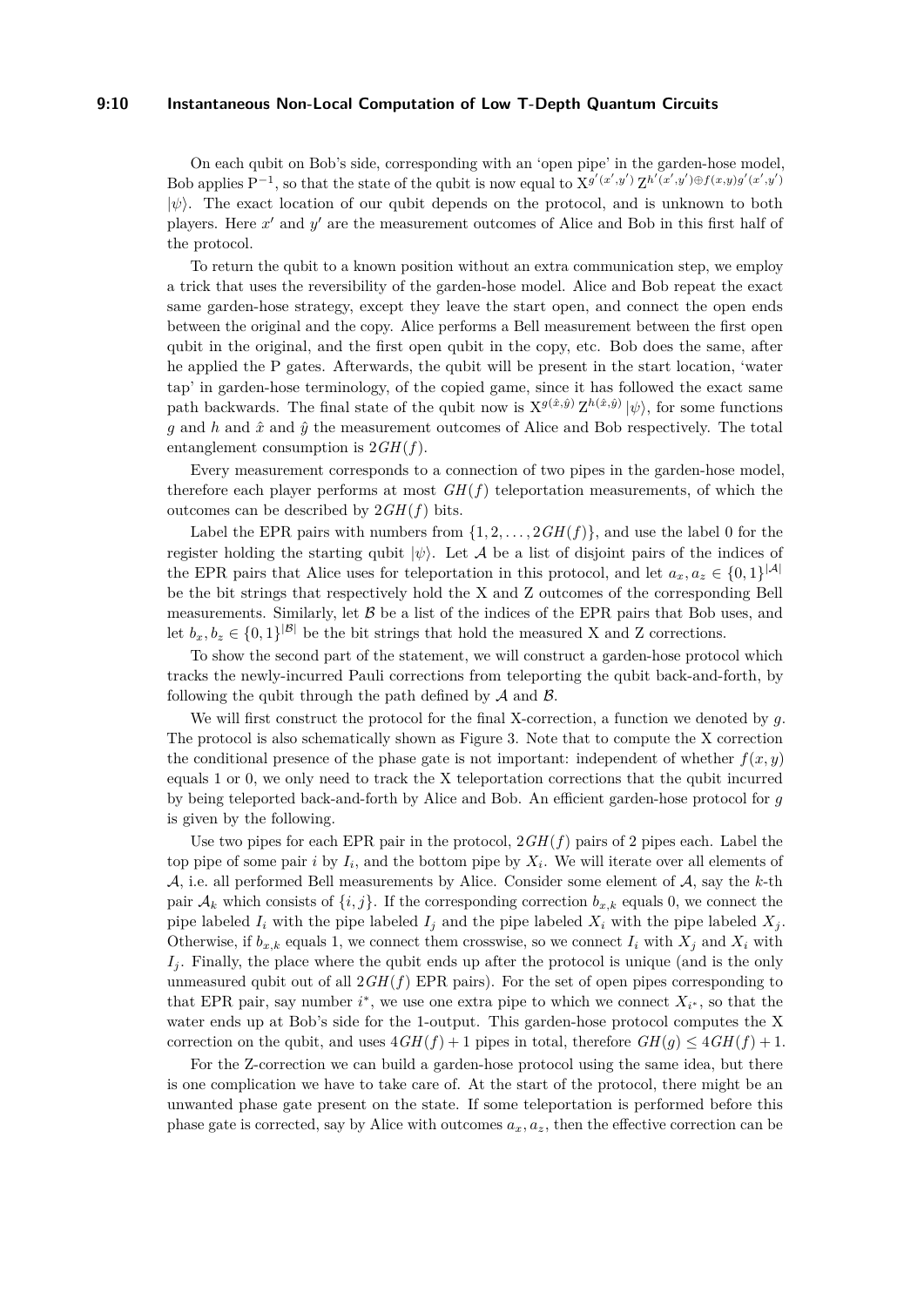<span id="page-11-0"></span>

**Figure 3** Example garden-hose protocol to compute the Pauli X incurred by Alice and Bob teleporting a qubit back-and-forth. When a teleportation requires a Pauli X correction, the corresponding pipes are connected crosswise, and otherwise they are connected in parallel.

written as  $X^{a_x}Z^{a_z}P = PX^{a_x}Z^{a_x \oplus a_z}$ . That is, for the part of the protocol that the unwanted phase gate is present, a Bell measurement gives a Z-correction whenever the *exclusive or* of the X- and Z-outcomes is 1, instead of just when the Z-outcome is 1. We will therefore use the garden-hose protocol that computes whether  $f(x, y) = 1$ , that is, compute whether the phase gate is present, and then execute a slightly different garden-hose protocol for each case.

See Figure [4](#page-12-1) for an overview of the different parts of this garden-hose protocol for the Z-correction *h*. Using Lemma [1](#page-6-0) we can transform the garden-hose protocol for *f* into a garden-hose protocol for *f* with unique 0 and 1 outputs at Alice's side, of size 3*GH*(*f*). [8](#page-11-1) For the 0 output, that is if there was no unwanted phase gate present, we can track the Z corrections in exactly the same way as we did for the X corrections, for a subprotocol of size  $4GH(f) + 1$ . For the 1 output there was in fact a phase gate present, for the teleportations that happened in the protocol before the  $P^{-1}$  corrections. For that part of the protocol, we execute the correction-tracking protocol using the XOR of the X- and Z-measurement outcomes. For all teleportations after the phase correction, we again track the correction using just the Z-outcomes, since there is no phase gate present anymore. This part of the garden-hose protocol also uses  $4GH(f) + 1$  pipes, for a total of  $11GH(f) + 2$ .

<span id="page-11-1"></span><sup>8</sup> If the unique 0 output has to be at Alice's side, and the unique 1 output at Bob's side, the construction uses  $3GH(f) + 1$  $3GH(f) + 1$  pipes. It is an easy exercise to show that the construction of Lemma 1 needs one pipe less if Alice wants to have both the designated 0 output and the 1 output.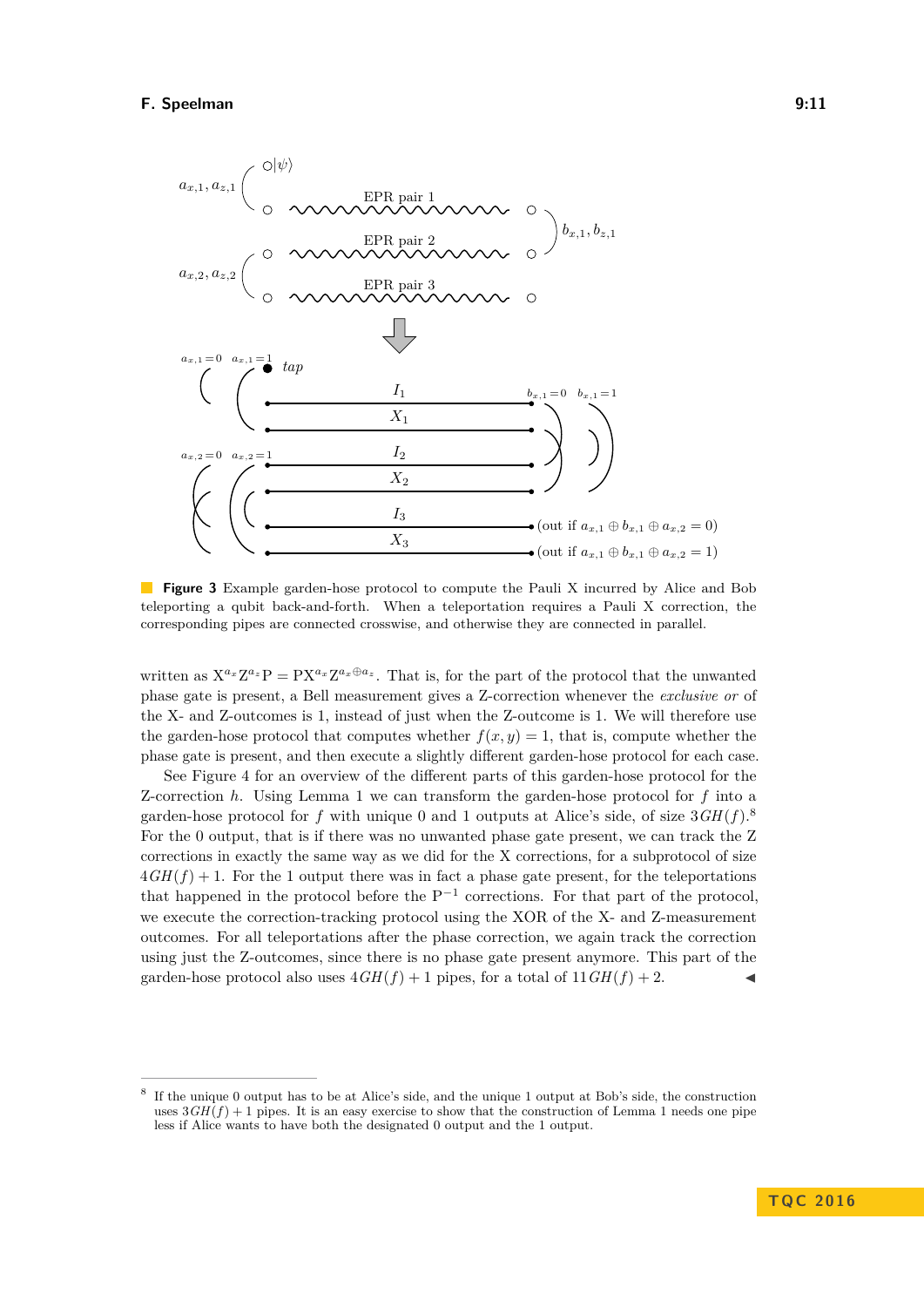<span id="page-12-1"></span>

**Figure 4** Sketch of garden-hose protocol for the Z correction. The bottom two boxes use the construction which was used for the X-correction; in the top case using the Z-outcomes for all measurements, in the bottom case using the parity of the X- and Z-outcomes for those teleportations that happened before the unwanted phase gate was removed.

## <span id="page-12-0"></span>**5 Low T-depth quantum circuits**

<span id="page-12-3"></span> $\triangleright$  **Theorem 5.** Let C be an *n*-qubit quantum circuit with gates out of the Clifford+T gate set, *where C has T-depth d. Then there exists a protocol for two-party instantaneous non-local computation of C, where each party receives n/*2 *qubits, which uses a pre-shared entangled state of*  $O((68n)^d)$  *EPR pairs. That is,* INQC(*C*)  $\leq O((68n)^d)$ *.* 

**Proof.** As in the proof of Theorem [3,](#page-7-0) we write the input state  $|\psi\rangle$ , and write the correct quantum state after step *t* of the circuit as  $|\psi_t\rangle$ . At a step *t*, the circuit alternates between a *layer* of T gates<sup>[9](#page-12-2)</sup> and a subcircuit consisting of only Clifford gates,  $C_t$ .

The high-level idea of this protocol is as follows. During steps 1 to *t*, Alice will hold the entire uncorrected state and performs a layer of the circuit: she performs a layer of T gates and then a Clifford subcircuit. The Pauli corrections at each step are a function of earlier teleportation outcomes of both Alice and Bob. These functions determine for each qubit whether that qubit now has obtained an unwanted extra P gate when Alice performs the layer of T gates. The players then, for each qubit, correct this extra gate using Lemma [4](#page-9-0) – removing the unwanted phase gate from the qubit in a way that both players still know its location.

<span id="page-12-2"></span><sup>9</sup> We will assume that for each layer of T gates *all* wires have a T gate. This is only done to avoid introducing extra notation needed when instead the gates are only applied to a subset – the protocol easily generalizes to the more common general situation.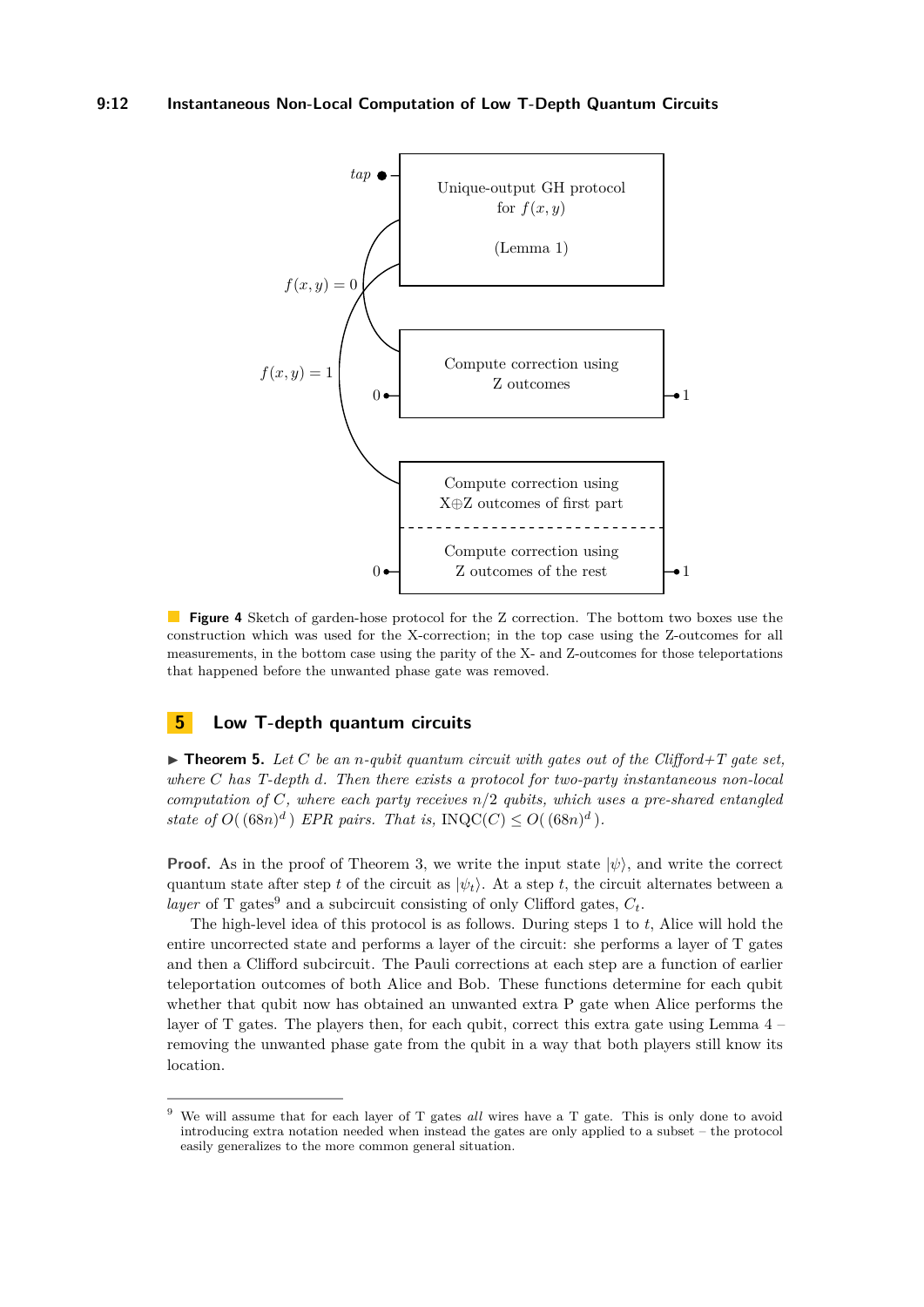<span id="page-13-0"></span>

**Figure 5** An example circuit with T-depth *d*. The *C<sup>i</sup>* gates represent subcircuits consisting only of operations from the Clifford group  $\mathcal C$ . A layer does not necessarily have a T gate on all wires.

At each step we express the corrections as functions of earlier measurements and consider their garden-hose complexity, which is important when using Lemma [4.](#page-9-0) The Clifford subcircuit takes the correction functions to the XOR of several earlier functions. We can bound the growth in garden-hose complexity by taking XORs using Lemma [2.](#page-6-1) Taken together, the garden-hose complexity grows with a factor of at most a constant times *n* each step.

We will use  $f_{x,i}^t$  to denote the function that describes the presence of an X correction on qubit *i*, at step *t* of the protocol. Similarly,  $f_{z,i}^t$  is the function that describes the Z correction on qubit *i* at step *t*. Both will always be functions of outcomes of earlier teleportation measurements of Alice and Bob. For any *t*, let *m<sup>t</sup>* be the maximum garden-hose complexity over all the key functions at step *t*.

**Step 0.** Bob teleports his qubits, the qubits labeled *n/*2 up to *n*, to Alice, obtaining the measurement outcomes  $b_{x,1}^0, \ldots, b_{x,n/2}^0$  and  $b_{z,1}^0, \ldots, b_{z,n/2}^0$ . On these uncorrected qubits, Alice executes the Clifford subcircuit *C*0.

Then, since Bob also knows how  $C_0$  transforms the keys, the functions describing the Pauli corrections can all either be described by a single bit of information which is locally computable by Bob, or are constant and therefore known by both players. Let  $f_{x,i}^0$  and  $f_{z,i}^0$  be the resulting key function for any qubit *i*. The garden-hose complexity of all these key functions is constant:  $GH(f_{x,i}^0) \leq 3$  and  $GH(f_{z,i}^0) \leq 3$ , and therefore also for the maximum garden-hose complexity we have  $m_0 \leq 3$ .

**Step**  $t = 1, \ldots, d$ . At the start of the step, the X and Z corrections on any wire *i* are given by  $f_{x,i}^{t-1}$  and  $f_{z,i}^{t-1}$  respectively.

Alice applies the T gates on all wires. Any wire *i* now has an unwanted P if and only if  $f_{x,i}^t$  equals 1.

Alice and Bob apply the construction of Lemma [4,](#page-9-0) which removes this unwanted phase gate. Let  $g_i^t$  be the function describing the extra X correction incurred by this protocol, so that the new X correction can be written as  $f_{x,i}^t \oplus g_i^t$ . Let  $h_i^t$  be the function describing the Z correction, so that the total Z correction is  $f_{z,i}^t \oplus h_i^t$ . The entanglement cost of this protocol is given by  $2GH(f_{x,i}^t)$  and the garden-hose complexities of the new functions are at most  $GH(g_i^t) \leq 4GH(f_{x,i}^t) + 1$  and  $GH(h_i^t) \leq 11GH(f_{x,i}^t) + 2$ .

Alice now executes the Clifford subcircuit  $C_t$ . The circuit  $C_t$  determines how the current Pauli corrections, i.e. the key functions, transform. For a specification of the possible transformations, see Section [2.2.](#page-4-2) These new keys are formed by taking the exclusive OR of some subset of keys that were present in the previous step<sup>[10](#page-13-1)</sup>.

<span id="page-13-1"></span><sup>&</sup>lt;sup>10</sup> This is slightly more general than necessary, since not all possible key transformations of this form are actually possible – only those transformations generated by the possibilities in Section [2.2](#page-4-2) can occur.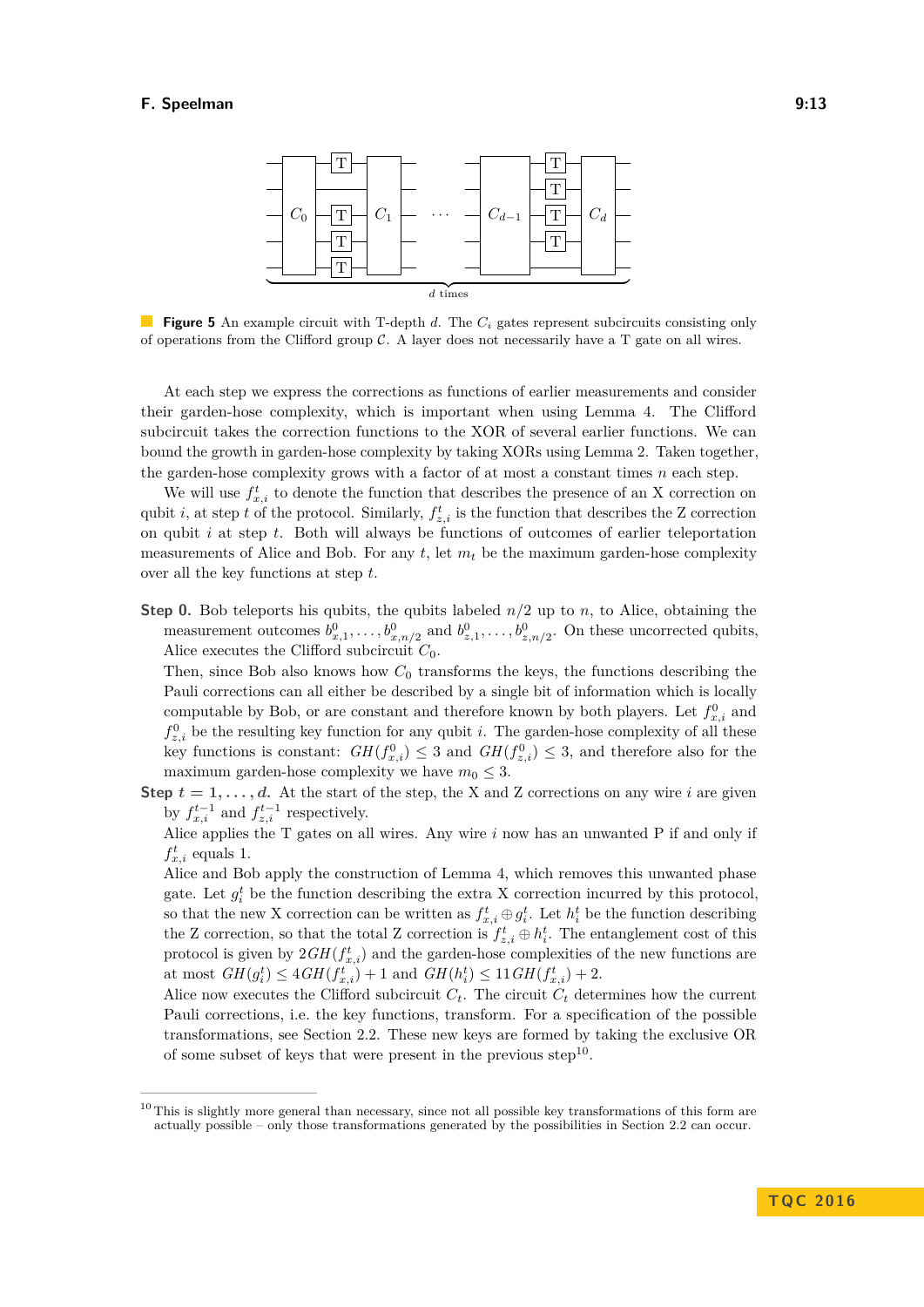#### **9:14 Instantaneous Non-Local Computation of Low T-Depth Quantum Circuits**

Consider the worst case key for our construction: a key which is given by the XOR of all keys that were present when the Clifford subcircuit was executed. Applying Lemma [2,](#page-6-1) the worst-case key function of the form  $\bigoplus_{i=1}^{n} f_{x,i}^{t-1} \oplus g_i^t \oplus f_{z,i}^{t-1} \oplus h_i^t$  has garden-hose complexity at most

<span id="page-14-0"></span>
$$
m_{t} \leq 4 \left( \sum_{i=1}^{n} GH(f_{x,i}^{t-1}) + GH(g_{i}^{t}) + GH(f_{z,i}^{t-1}) + GH(h_{i}^{t}) \right) + 1
$$
  
\n
$$
\leq 4 \left( \sum_{i=1}^{n} GH(f_{x,i}^{t-1}) + 4GH(f_{x,i}^{t-1}) + 1 + GH(f_{z,i}^{t-1}) + 11GH(f_{x,i}^{t-1}) + 2 \right) + 1
$$
  
\n
$$
\leq 4 \left( \sum_{i=1}^{n} m_{t-1} + 4m_{t-1} + 1 + m_{t-1} + 11m_{t-1} + 2 \right) + 1
$$
  
\n
$$
= 68nm_{t-1} + 12n + 1.
$$
 (3)

**Step**  $d + 1$ , final step. Alice teleports the last  $n/2$  qubits back to Bob. Alice and Bob exchange all results of teleportation measurements and locally perform the needed corrections, using both players' measurement outcomes.

At every step *t*, the protocol uses at most 2*nmt*−<sup>1</sup> EPR pairs for the protocol which corrects the phase gate. Using that  $m_0 \leq 3$  $m_0 \leq 3$ , we can write the upper bound of Equation 3 as the closed form  $m_t \le c_1(68n)^t + c_2$ , with  $c_1 = \frac{216n-2}{68n-1} \approx \frac{54}{17}$  and  $c_2 = 3 - \frac{216n-2}{68n-1} \approx -\frac{3}{17}$ . The total entanglement use therefore is bounded by  $\sum_{t=1}^{d} 2nm_{t-1} \leq O((68n)^d)$ .

## **6 The Interleaved Product protocol**

Chakraborty and Leverrier [\[14\]](#page-23-9) recently proposed a scheme for quantum position verification based on the interleaved multiplication of unitaries, the *Interleaved Product protocol*, denoted by  $G_{IP}(n, t, \eta_{\text{err}}, \eta_{\text{loss}})$ . The parameter *n* concerns the number of qubits that are involved in the protocol in parallel, while *t* scales with the amount of classical information that the protocol uses. Their paper analyzed several different attacks on this scheme, which all required exponential entanglement in the parameter *t*. In this section, as an application of the proof strategy of Theorem [5,](#page-12-3) we present an attack on the Interleaved Product protocol which requires entanglement polynomial in *t*.

The original protocol is described in terms of the actions of hypothetical honest parties and also involves checking of timings at spatial locations. For simplicity, we instead only describe a two-player game, for players Alice and Bob, such that a high probability of winning this game suffices to break the scheme. Let *x* be a string  $x \in_R \{0,1\}^n$ , and let *U* be a random (single-qubit) unitary operation, i.e. a random element of  $U(2)$ . Alice receives t unitaries  $(u_i)_{i=1}^t$ , and Bob receives *t* unitaries  $(v_i)_{i=1}^t$  such that  $U = \prod_{i=1}^t u_i v_i$ . Alice receives the state  $U^{\otimes n}|x\rangle$ . The players are allowed one round of simultaneous communication. To break the protocol  $G_{IP}(n, t, \eta_{\text{err}}, \eta_{\text{loss}})$ , after the round of simultaneous communication the players need to output an identical string  $y \in \{\emptyset, 0, 1\}^n$  such that the number of bits where *y* is different from *x* is at most  $\eta_{\text{err}} n$  and the number of empty results  $\emptyset$  is at most  $\eta_{\text{loss}} n$ . We will consider attacks on the strongest version of the protocol, where we take  $\eta_{\text{loss}} = 0$ .

<span id="page-14-1"></span>**Findment 6.** *There exists an attack on*  $G_{IP}(n, t, \eta_{err}, \eta_{loss} = 0)$  *that requires*  $p(t/\eta_{err})$  *EPR pairs per qubit of the protocol, for some polynomial p, and succeeds with high probability.*

The detailed attack is included as Appendix [D.](#page-18-0)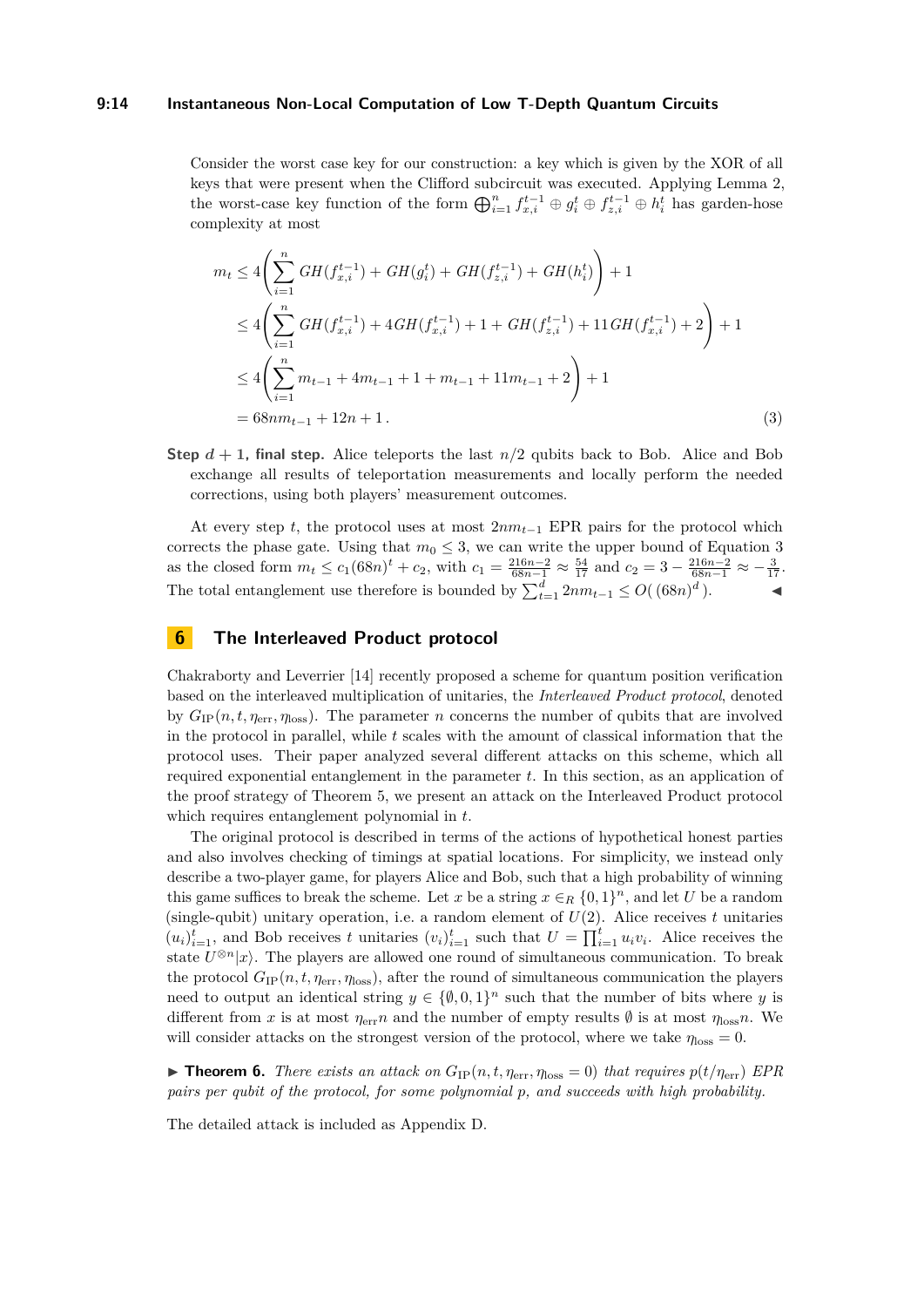## **7 Discussion**

We combined ideas from the garden-hose model with techniques from quantum cryptography to find a class of quantum circuits for which instantaneous non-local computation is efficient. These constructions can be used as attacks on protocols for quantum position-verification, and could also be translated back into the settings related to physics (most notable the relation between the constraints of relativity theory and quantum measurements) and distributed computing.

The resource usage of instantaneous non-local quantum computation quantifies the nonlocality present in a bi- or multi-partite quantum operation, and there is still room for new upper and lower bounds. Any such bounds will result in new insights, both in terms of position-based quantum cryptography, but also in the other mentioned settings.

Some possible approaches for continuing this line of research are as follows:

- Computing the Pauli corrections happens without error in our current construction.  $\sim$ Perhaps introducing randomness and a small probability of error – or the usage of entanglement as given in the *quantum garden-hose model* of [\[13,](#page-23-0) Section 2.5] – could make this scheme more efficient.
- Future research might be able to extend this type of construction to a wider gate set or model of computation. One could think for example of a Clifford+cyclotomic gate set [\[20\]](#page-23-14), match-gate computation [\[27\]](#page-23-15), or measurement-based quantum computation  $[6, 9]$  $[6, 9]$ .
- We presented an attack on the Interleaved Product protocol which required entanglement polynomial in *t*. Since the exponent of this polynomial was quite large, the scheme could still be secure under realistic assumptions. Since the parameter *t* concerns the *classical* information that the verifiers send, requiring attackers to manipulate an amount of entanglement which scales linearly with the classical information would already make a scheme unpractical to break in practice – let alone a quadratic or cubic dependence.
- $\blacksquare$  The combination of the garden-hose model with the tool set of blind quantum computation is potentially powerful in other settings. For example, following up on Broadbent and Jeffery who published constructions for quantum homomorphic encryption for circuits of low T-gate complexity [\[10\]](#page-22-5), Dulek, Speelman, and Schaffner [\[17\]](#page-23-16) developed a scheme for quantum homomorphic encryption, based on this combination as presented in (a preprint of) this work.

**Acknowledgments.** The author is supported by the EU projects SIQS and QALGO, and thanks Anne Broadbent, Harry Buhrman, Yfke Dulek and Christian Schaffner for useful discussions.

## <span id="page-15-0"></span>**A Definition of INQC**

An *instantaneous non-local quantum protocol that uses k qubits of entanglement* is a protocol of the following form.

Alice and Bob start with a fixed, chosen  $2k$ -qubit state  $\eta_{A_e B_e} \in \mathbb{C}^{2^k} \otimes \mathbb{C}^{2^k}$ , the entanglement. (Our protocols all use the special case where this state is a tensor product of *k* EPR pairs.) The players receive an input state  $\rho \in \mathcal{S}(A_{in} \otimes B_{in})$ , where  $\mathcal{S}(A)$  is used for the set of density matrices on some Hilbert space A. Let  $A_m$ ,  $A_s$ ,  $B_m$ ,  $A_s$  denote arbitrary-sized quantum registers. Alice applies some quantum operation, i.e. completely positive tracepreserving map,  $\mathcal{A}_{\infty}: \mathcal{S}(A_{in} \otimes A_e) \to \mathcal{S}(A_m \otimes A_s)$  and Bob applies the quantum operation  $\mathcal{B}_{\infty}: \mathcal{S}(B_{in} \otimes B_e) \to \mathcal{S}(B_m \otimes B_s)$ . Alice sends the register  $A_s$  to Bob, while simultaneously Bob sends *B<sup>s</sup>* to Alice.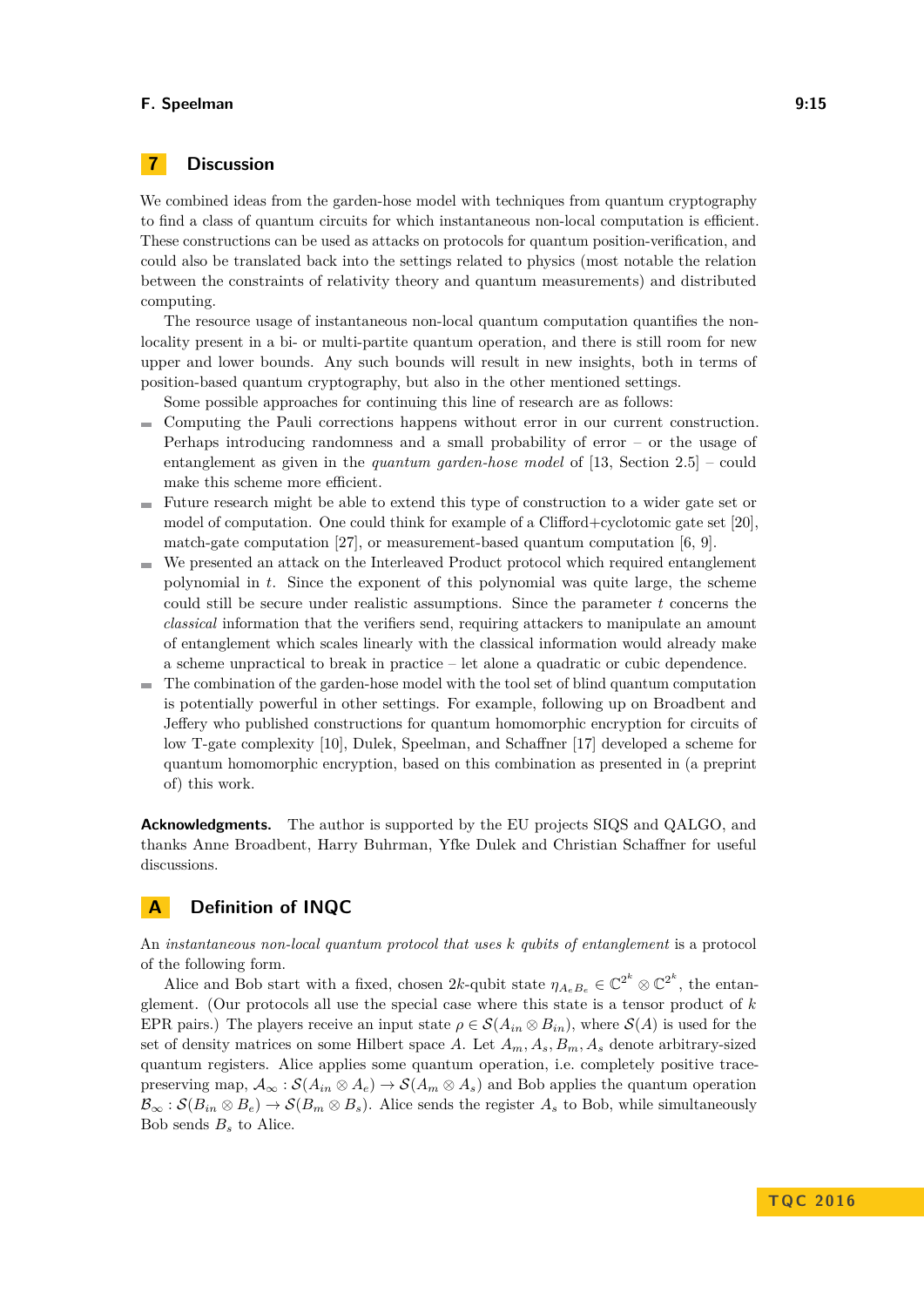#### **9:16 Instantaneous Non-Local Computation of Low T-Depth Quantum Circuits**

Afterwards Alice applies the quantum operation  $A_{\epsilon}: S(A_m \otimes B_s) \to S(A_{out})$  on her memory and the state she received from Bob, and outputs the result. Likewise Bob applies the operation  $\mathcal{B}_{\infty}: \mathcal{S}(B_m \otimes A_s) \to \mathcal{S}(B_{out})$  on the part of the quantum state he kept and outputs the result of this operation.

**► Definition 7.** Let  $\Phi$  :  $S(A_{in} \otimes B_{in}) \rightarrow S(A_{out} \otimes B_{out})$  be a bipartite quantum operation, i.e. a completely positive trace-preserving map, for some input registers  $A_{in}$ ,  $B_{in}$  and output registers *Aout, Bout*.

We say that  $INQC_{\varepsilon}(\Phi)$  is the smallest number *k* such that there exists an instantaneous non-local quantum protocol that uses *k* qubits of entanglement, with induced channel  $\Psi : \mathcal{S}(A_{in} \otimes B_{in}) \to \mathcal{S}(A_{out} \otimes B_{out}),$  so that  $\|\Phi - \Psi\|_{\infty} \leq \varepsilon$ .

For any unitary U, we write  $\text{INQC}_{\varepsilon}(U)$  as a shorthand for  $\text{INQC}_{\varepsilon}(\Phi_U)$ , where  $\Phi_U$  is the induced quantum operation defined by  $\rho_{AB} \rightarrow U \rho_{AB} U^{\dagger}$ . In this chapter, we assume for simplicity that Alice's and Bob's input and output registers all consist of *n* qubits.

These definitions are mostly compatible with those given in [\[5\]](#page-22-0), but differ in two ways – both are unimportant for our results in this chapter, but might be relevant for follow-up results, especially when proving lower bounds. Firstly, we made the choice for generality to allow the players to communicate using qubits, instead of just classical messages. As long as the number of communicated qubits is not too large, quantum communication could potentially be replaced by classical communication using teleportation, at the cost of extra entanglement – the counted resource. Secondly, we make the choice to explicitly separate the shared entangled state from the local memory in notation – Beigi and König split the state in a measured and unmeasured part, but do not introduce notation for (free) extra local memory in addition to the shared entangled state.

Whether these choices are reasonable or not will also depend on the exact application. Since we mostly think about applications to position-based quantum cryptography, giving the players, i.e. 'attackers', as much power as possible seems the most natural.

## **B The Clifford hierarchy**

The Clifford hierarchy, also called the Gottesman–Chuang hierarchy, generalizes the definition of the Clifford group of Equation [1](#page-4-3) in the following way [\[24\]](#page-23-8). Define  $C_1 = \mathcal{P}$ , the first level of the hierarchy, as the Pauli group. Recursively define the *k*-th level as

$$
\mathcal{C}_k = \{ U \in U(2^n) \mid \forall \sigma \in \mathcal{P} : U \sigma U^{\dagger} \in \mathcal{C}_{k-1} \}.
$$

Then  $C_2$  is the Clifford group and the next levels consist of increasingly more quantum operations – although for  $k \geq 3$  the set  $\mathcal{C}_k$  is no longer a group [\[41\]](#page-24-13).

The method behind the protocol of Theorem [3](#page-7-0) immediately translates to the related setting of the Clifford hierarchy. Since the dependence on *n* is exponential, Proposition [8](#page-16-0) will only be a qualitative improvement over Beigi and König's port-based teleportation construction when both *n* and the level *k* are small.

The results of Chakraborty and Leverrier [\[14\]](#page-23-9) contain a complete proof of Proposition [8,](#page-16-0) proven independently and made available earlier than (the preprint of) the current paper. We still include a proof of the statement as an illustrative application of the proof technique of Section [3.](#page-7-1)

<span id="page-16-0"></span>**Proposition 8.** Let  $U$  be an *n*-qubit operation in the  $k$ -th level of the Clifford hierarchy, *where Alice receives*  $n/2$  *qubits and Bob receives*  $n/2$  *qubits, then*  $INQC(U) \leq O(n4^{nk})$ *.*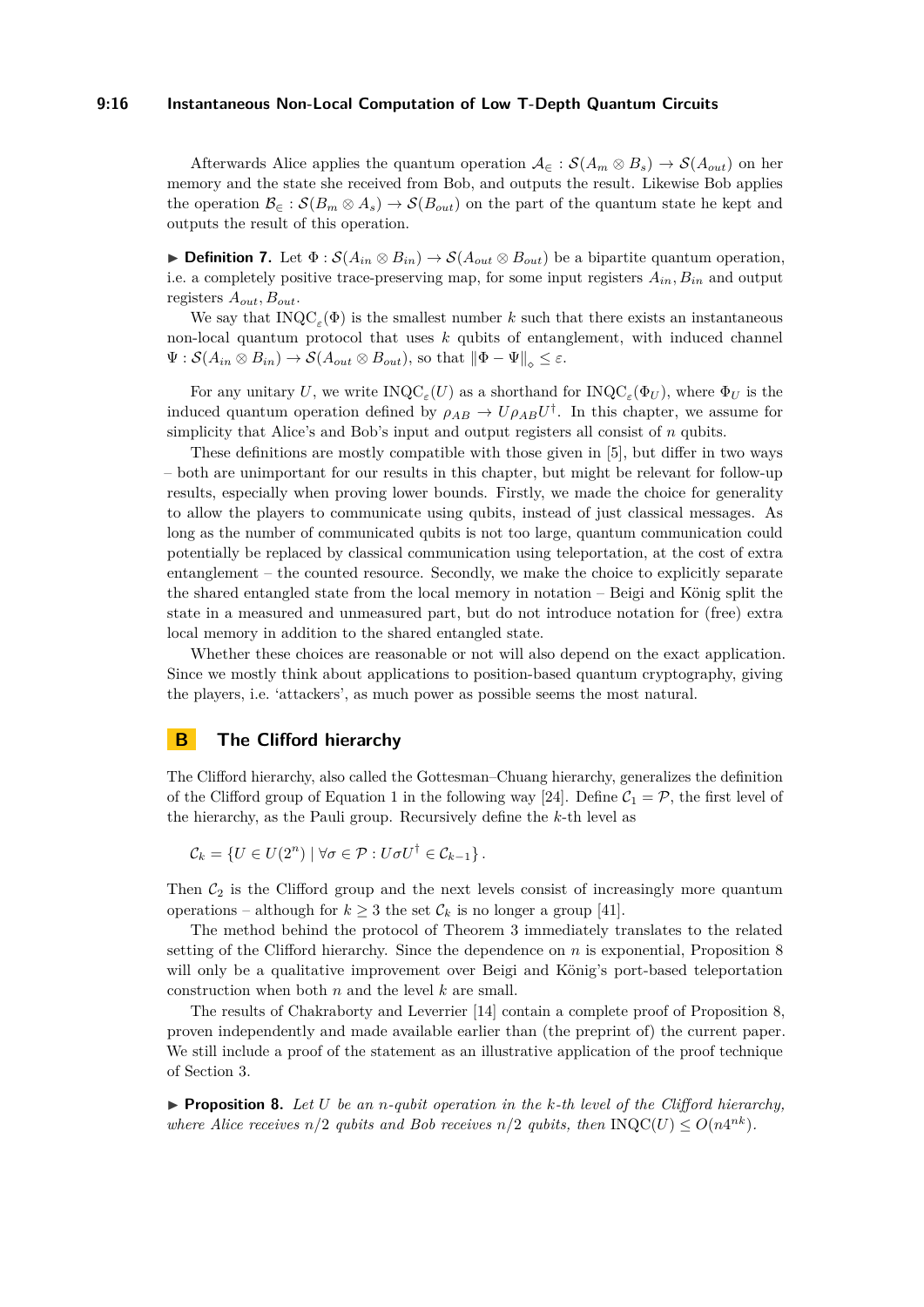**Proof Sketch.** First Bob teleports his qubits to Alice, with *n* outcomes for X and Z. Alice applies *U* to the uncorrected state, so that now the state equals  $U X^{b_x} Z^{b_z} |\psi\rangle = V_{b_x, b_z} U |\psi\rangle$ , where  $V_{b_x,b_z}$  is an operator in the  $(k-1)$ -th level of the Clifford hierarchy. Exactly which operator depends on Bob's measurement outcomes  $b_x, b_z$ .

Alice teleports the entire state to Bob, with outcomes  $a_x, a_z$ , and Bob applies the inverse  $V_{b_x, b_z}^{\dagger}$ , so that the state is

$$
V_{b_x,b_z}^{\dagger} \mathbf{X}^{a_x} \mathbf{Z}^{a_z} V_{b_x,b_z} U |\psi\rangle = W_{a_x,a_z,b_x,b_z} U |\psi\rangle ,
$$

with  $W_{a_x,a_z,b_x,b_z}$  in the  $(k-2)$ -th level of the Clifford hierarchy. For every possible value of  $b_x, b_z$ , the players share a set of *n* EPR pairs. Bob teleports the state using the set labeled with his measurement outcome  $b_x, b_z$ , obtaining teleportation corrections  $\hat{b}_x, \hat{b}_z$ .

For every set the players repeat this protocol recursively, in the following way. For any set, Alice repeats the protocol as if it were the set used by Bob. At the correct set, Alice effectively knows the values  $b_x, b_z$  from the label, and  $a_x, a_z$  she knows as own measurement outcomes. The state present is  $X^{\hat{b}_x}Z^{\hat{b}_z}W_{a_x,a_z,b_x,b_z}U|\psi\rangle$ . When Alice applies  $W_{a_x,a_z,b_x,b_z}^{\dagger}$ , the state is given by  $F_{a_x,a_z,b_x,b_z,\hat{b}_x,\hat{b}_z}U|\psi\rangle$ , with F in the  $(k-3)$ -th level of the Clifford hierarchy. Of this state, effectively only  $\hat{b}_x, \hat{b}_z$  is unknown to Alice. Alice teleports this state to Bob using the EPR pairs labeled with  $a_x, a_z$ , and the recursive step is complete.

The players continue these steps until the first level of the hierarchy is reached – formed by Pauli operators – after which they can exchange the outcomes of their measurements to undo these and obtain  $U|\psi\rangle$ .

After *t* steps, Every teleportation step after the first uses a set of *n* EPR pairs, picked out of 4 *<sup>n</sup>* possibilities corresponding to the Pauli correction of the *n* qubits teleported in the previous step.

Summing over all rounds gives a total entanglement use of  $n \sum_{t=1}^{k} 4^{nt} = O(n4^{nk})$ .

## <span id="page-17-0"></span>**C Proof of Lemma [2:](#page-6-1) Garden-hose protocols for XOR of functions**

**To prove:** Let  $(f_1, f_2, \ldots, f_k)$  be functions, where each function  $f_i$  has garden-hose complexity  $GH(f_i)$ . Let  $c \in \{0,1\}$  be an arbitrary bit that is 0 or 1. Then,

$$
GH\left(c \oplus \bigoplus_{i=1}^k f_i\right) \leq 4 \sum_{i=1}^k GH(f_i) + 1.
$$

**Proof Sketch.** This statement was proven by Klauck and Podder [\[29,](#page-24-7) Theorem 18] in a more general form, using the following two steps: First, any garden-hose protocol can be turned into a single-output garden-hose protocol, repeated in this paper as Lemma [1,](#page-6-0) such that the new complexity is at most three times the old complexity. Then, these single-output garden-hose protocols can be used as nodes in a permutation branching program. Our current case is simply an instantiation of that proof for the particular case of the exclusive OR, together with the observation that we can combine both steps into one for this particular case.

For all functions *f<sup>i</sup>* we build a gadget with two input pipes and two output pipes, such that if the water flows in at input pipe labeled  $b \in \{0,1\}$ , it flows out at the pipe labeled  $f_i \oplus b$ . See Figure [6](#page-18-1) for an overview. We use four copies of the garden-hose protocol for  $f_i$ .

The open 0 output pipes of the protocol for  $f_i$  in copy  $0$ -IN<sub>i</sub> are connected to the open 0 output pipes in copy  $0$ -OUT<sub>*i*</sub>. The designated source pipe of the original protocol for  $f_i$  in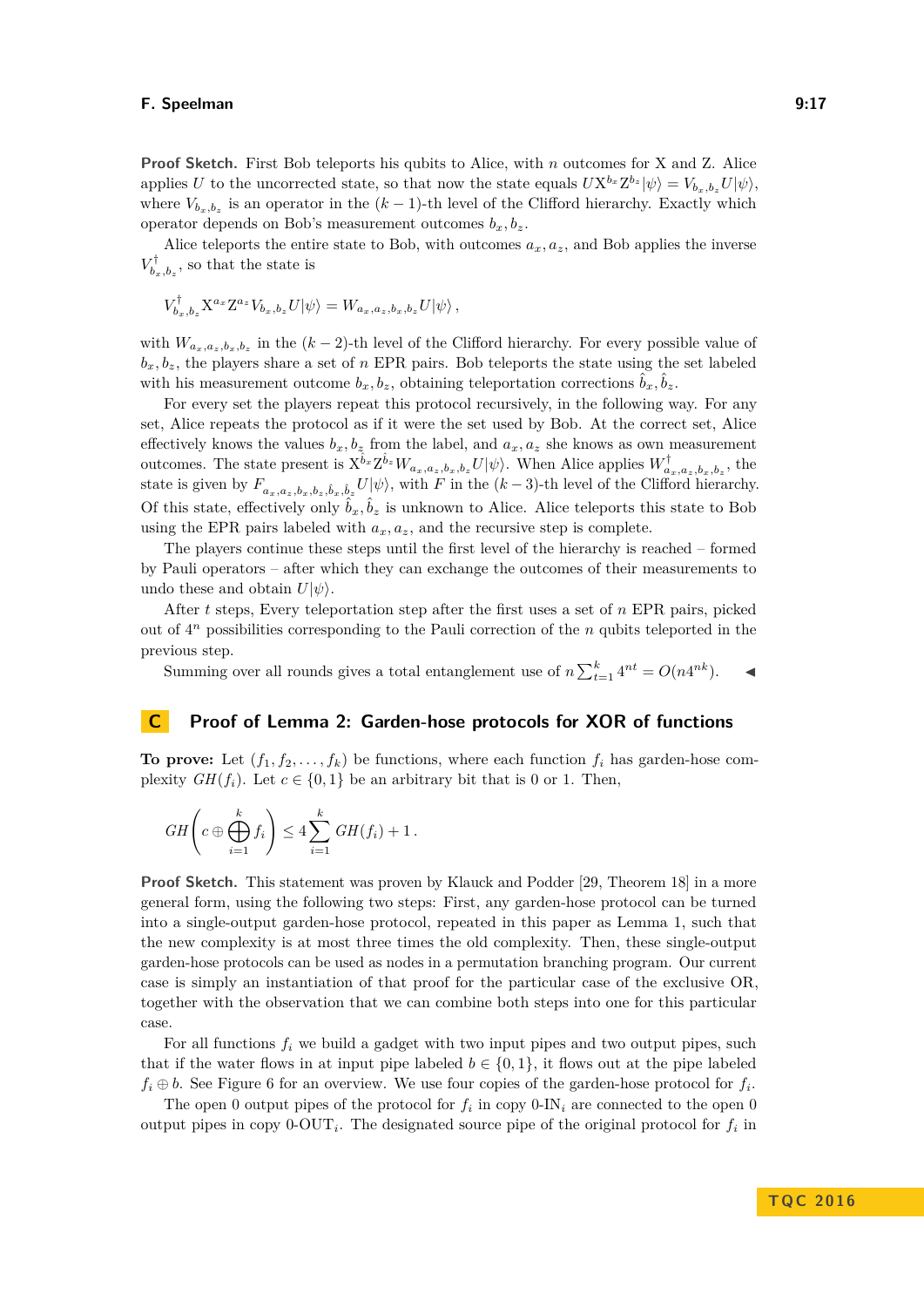<span id="page-18-1"></span>

**Figure 6** XOR gadget for any function *fi*, total complexity 4*GH*(*fi*).

copy  $0$ -OUT<sub>*i*</sub> is then guaranteed to be the output.<sup>[11](#page-18-2)</sup> We similarly connect the 1 outputs of  $0$ -IN<sub>i</sub> to the 1 outputs of 1-OUT<sub>i</sub>. This construction, i.e. before adding the 1-IN copy, is exactly the method used to create a single-output protocol. We connect the open 0 pipes of  $1-\text{IN}_i$  to the open 0 pipes of  $1-\text{OUT}_i$  and the open 1 pipes of the open 1 pipes of  $1-\text{IN}_i$  to the open 1 pipes of 0-OUT*<sup>i</sup>* .

The gadget then works as claimed by direct inspection. Since all four copies are wired exactly the same, the path of the water through the 'OUT' copy is the reverse of the path it followed through the 'IN' copy, and therefore the water will exit correctly – at the pipe which was the source of the original protocol.

#### <span id="page-18-0"></span>**D Proof of Theorem [6:](#page-14-1) attack on the Interleaved Product scheme**

It was shown in [\[13\]](#page-23-0) that polynomial garden-hose complexity is equivalent to log-space computation – up to a local preprocessing of the inputs. Instead of directly presenting gardenhose protocols, for the current construction it will be easier to argue about space-bounded algorithms and then using this equivalence as a black-box translation.

<span id="page-18-3"></span>▶ **Theorem 9** (Theorem 2.12 of [\[13\]](#page-23-0)). *If*  $f : \{0,1\}^n \times \{0,1\}^n \rightarrow \{0,1\}$  *is log-space computable, then*  $GH(f)$  *is polynomial in n.* 

Our attack will involve the computation of the unitary  $U = \prod_{i=1}^{t} u_i v_i$  in the garden-hose protocol. This is a simple function, but so far we have only defined the garden-hose model for functions with a binary output. Therefore we define an extension of the garden-hose

<span id="page-18-2"></span><sup>&</sup>lt;sup>11</sup> This same trick is used in the proof of Lemma [1](#page-6-0) in [\[29,](#page-24-7) Lemma 11] and in our proof of Lemma [4.](#page-9-0)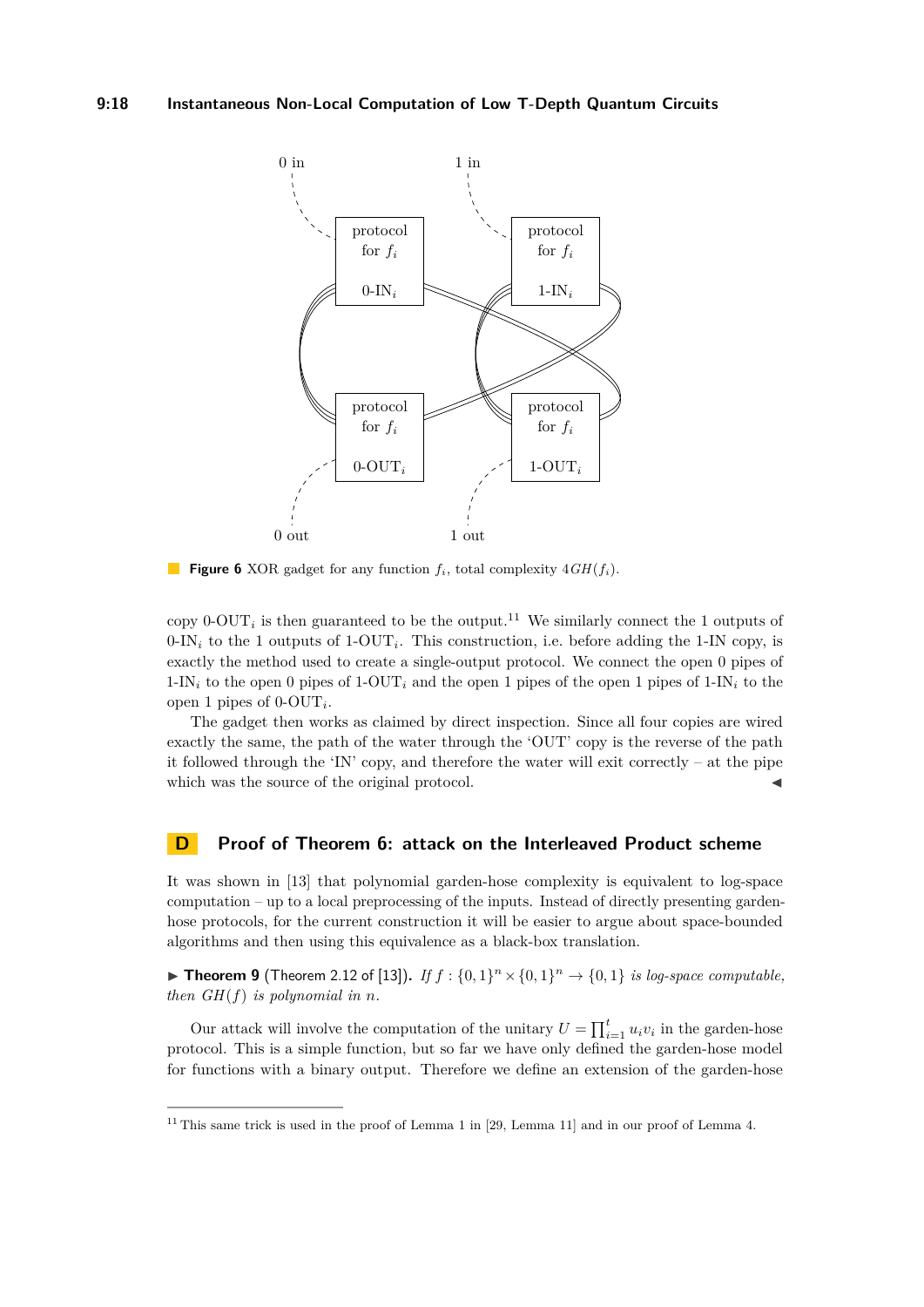model to functions with a larger output range, where instead of letting the water exit at Alice's or Bob's side, we aim to let the water exit at correctly *labeled pipe*. A short proof of the following proposition is given after the proof of the main theorem.

<span id="page-19-2"></span>**Proposition 10.** Let  $f: \{0,1\}^n \times \{0,1\}^n \rightarrow \{0,1\}^k$  be a function, such that f is log-space *computable and k is at most O*(log *k*)*. Then there exists a garden-hose protocol which uses a polynomial number of pipes, and such that for any input x, y the water exists at Alice's side, at a pipe labeled by the output of*  $f(x, y)$ *.* 

We will also need a decomposition of arbitrary unitary operations into the Clifford+T gate set. The Solovay–Kitaev theorem is a classic result which shows that any single-qubit quantum gate can be approximated up to precision  $\varepsilon$  using  $O(\log^c(1/\varepsilon))$  gates from a finite gate set, where *c* is approximately equal to 2. See for example [\[33\]](#page-24-14) for an exposition of the proof. Our constructions use a very particular gate set and we are only concerned with the number of T gates instead of the total number of gates. A recent result by Selinger strengthens the Solovay–Kitaev theorem for this specific case  $[36]^{12}$  $[36]^{12}$  $[36]^{12}$  $[36]^{12}$ .

<span id="page-19-1"></span>▶ Theorem 11 (Selinger 2015). *Any single-qubit unitary can be approximated, up to any given error threshold*  $\epsilon > 0$ *, by a product of Clifford+T operators with* T-count  $11 + 12 \log(1/\epsilon)$ .

With these auxiliary results in place, we can present our attack on the Interleaved Product protocol.

**Proof of Theorem [6.](#page-14-1)** We will describe the actions taken for any single qubit  $U|b\rangle$ , with  $b \in \{0,1\}$ , such that the probability of error is at most  $\varepsilon$ . The protocol will be attacked by performing these actions on each qubit, *n* times in parallel. Our construction can be divided in the following four steps. For operators  $A, B$ , let  $||A||$  denote the operator norm, and we use  $||A - B||$  as an associated distance measure.

- **1.** Construct a (polynomial-sized) garden-hose protocol, with a number of pipes *s*, where the qubit is routed to a pipe labeled with a unitary  $\tilde{U}$  which is  $\varepsilon_1$ -close to the total product *U*.
- **2.** Decompose the unitaries of all labels in terms of the Clifford+T gate set, using Theorem [11.](#page-19-1) In particular, we have a Clifford+T circuit *C* with T-count  $k = O(\log \epsilon_2)$  such that *C* is *ε*<sub>2</sub>-close to  $\tilde{U}$ , and therefore *C* is at most *ε*-close to *U*, where  $\varepsilon = \varepsilon_1 + \varepsilon_2$ .
- **3.** After executing the garden-hose protocol as a series of teleportations, the state at pipe  $\tilde{U}$  can be approximated by  $X^{f_x}Z^{f_z}C|\psi\rangle$ , with  $f_x$  and  $f_z$  functions of the connections Alice and Bob made in step 1 and their measurement outcomes. By the construction of Figure [3,](#page-11-0) described in the proof of Lemma [4,](#page-9-0) the garden-hose complexities  $GH(f<sub>r</sub>)$  and  $GH(f<sub>z</sub>)$  are at most linear in *s*.

We can now alternate between applying a single gate of the circuit  $C^{\dagger}$  and using Lemma [4,](#page-9-0) *k* times in total, to obtain a state which only has Pauli corrections left.

**4.** After Alice measures this final state, she can broadcast the outcome to Bob. Alice and Bob also broadcast their inputs and measurement outcomes, which together determine whether to flip the outcome of Alice's final measurement.

As the first step, we present a log-space computation solving the following problem (equivalent to the input of the protocol, with simplified notation): The input is given by *t* twoby-two unitary matrices,  $u_1, \ldots, u_t$ , and we output a matrix  $\tilde{U}$  such that  $\|\tilde{U} - u_t \ldots u_2 u_1\|$ 

<span id="page-19-0"></span> $12$  When the single-qubit unitary is a z-rotation, an even stronger version of the theorem is available [\[34\]](#page-24-11).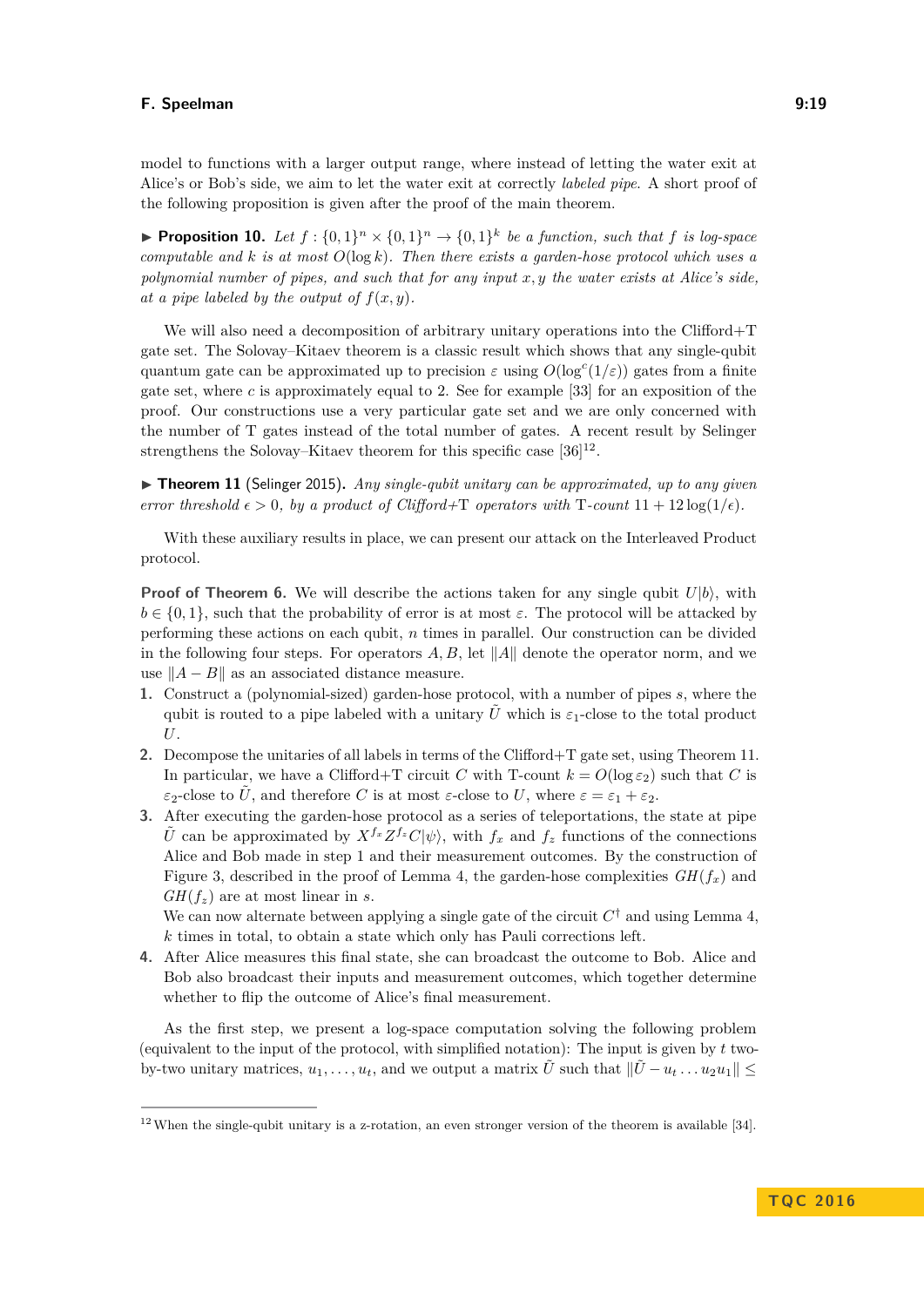#### **9:20 Instantaneous Non-Local Computation of Low T-Depth Quantum Circuits**

 $\varepsilon_1$ , where  $\tilde{U}$  is encoded using  $O(\log t + \log 1/\varepsilon_1)$  bits. We can then use a simple extension of Theorem [9](#page-18-3) to transform this computation to a garden-hose protocol.

Store the current intermediate outcome of the product in the memory of our computation, using  $2\ell + 2$  bits for each entry of the two-by-two matrix,  $\ell + 1$  for the real and imaginary part each. Let *M<sup>r</sup>* denote the memory of our log-space computation after *r* steps, obtained by computing the product  $u_r M_{r-1}$  with rounding. Since the rounded matrix entry has a difference of at most  $2^{-\ell}$  with the unrounded entry, we can write the precision loss at each step as  $M_r = u_r M_{r-1} + \Delta_r$ , where  $\Delta_r$  is some matrix with all entries absolute value at most  $2^{-\ell}$ . Note that  $\|\Delta_r\| \leq 2^{-\ell+1}$ .

The total error incurred by the repeated rounding can now be upper bounded by

$$
||M_t - u_t ... u_2 u_1|| \le ||u_t M_{t-1} + \Delta_t - u_t ... u_2 u_1||
$$
  
\n
$$
\le ||\Delta_t|| + ||u_t (M_{t-1} - u_{t-1} ... u_2 u_1)||
$$
  
\n
$$
\le 2^{-\ell+1} + ||M_{t-1} - u_{t-1} ... u_2 u_1||
$$
  
\n
$$
\le t2^{-\ell+1}
$$

Here we use that  $||AB|| \le ||A|| ||B||$  together with the unitarity of all  $u_i$ . The final step is by iteratively applying the earlier steps *t* times. If we choose  $\ell = \log t + \log 1/\varepsilon_1 + 1$  and note that the final output  $\tilde{U}$  is given by  $M_t$ , we obtain the bound.

By application of Proposition [10](#page-19-2) we can convert this log-space computation to a gardenhose protocol, using *s* pipes, where *s* is polynomial in  $\varepsilon_1$  and *t*. We then teleport the qubit back-and-forth using Bell measurements given by this garden-hose protocol.

As second step, we approximate the unitaries that label each output pipe of the gardenhose protocol of the previous step. In particular, consider the pipe labeled  $\tilde{U}$ , and say we approximate  $\tilde{U}$  using a Clifford+T circuit *C*. By Theorem [11,](#page-19-1) we can write *C* using  $k = 11 + 12 \log(1/\varepsilon_2)$  T gates, such that  $\|\tilde{U} - C\| < \varepsilon_2$ . Therefore, defining  $\varepsilon = \varepsilon_1 + \varepsilon_2$ , we have  $||U - C|| \leq \varepsilon$ .

We will perform the next steps for all unmeasured qubits (corresponding to open pipes in the garden-hose model) in parallel. After the simultaneous round of communication, Alice and Bob are then able to pick the correct qubit and ignore the others.

Consider the state of the qubit after the teleportations chosen by the garden-hose protocol. For some functions  $f_x, f_z$ , with inputs Alice's and Bob's measurement outcomes, the qubit has state  $X^{f_x}Z^{f_z}U|b\rangle$ . From now on, we will assume this state is exactly equal to  $X^{f_x}Z^{f_z}C|b\rangle$ – since *U* is  $\varepsilon$ -close to *C* in the operator norm, this assumption adds error probability at most  $2\varepsilon$  to the final measurement outcome<sup>[13](#page-20-0)</sup>.

Write the inverse of this circuit as alternation between gates from the Clifford group and T gates,  $C^{\dagger} = C_kTC_{k-1}T \dots C_1TC_0$ . We will remove *C* from the qubit by applying these gates, one by one, by repeated application of Lemma [4.](#page-9-0) As convenient shorthand, define the state of the qubit after applying the first *r* layers of  $C^{\dagger}$ , i.e. up to and including  $C_r$ , of  $C^{\dagger}$  as

$$
|\psi_r\rangle = \mathrm{T}^\dagger C_{r+1}^\dagger \mathrm{T}^\dagger C_{r+2} \dots \mathrm{T}^\dagger C_k^\dagger |b\rangle.
$$

In particular, we have  $C_r \text{T} |\psi_{r-1}\rangle = |\psi_r\rangle$ .

By exactly the same construction used in the proof of Lemma [4,](#page-9-0) shown in Figure [3,](#page-11-0) we observe that the garden-hose complexities of the functions  $f_x$  and  $f_z$  is at most  $2s + 1$ . That is, the protocol uses 2 pipes for all of the *s* EPR pairs, and connects them in parallel if the

<span id="page-20-0"></span><sup>&</sup>lt;sup>13</sup> See for instance [\[33,](#page-24-14) Box 4.1] for a computation of this added error.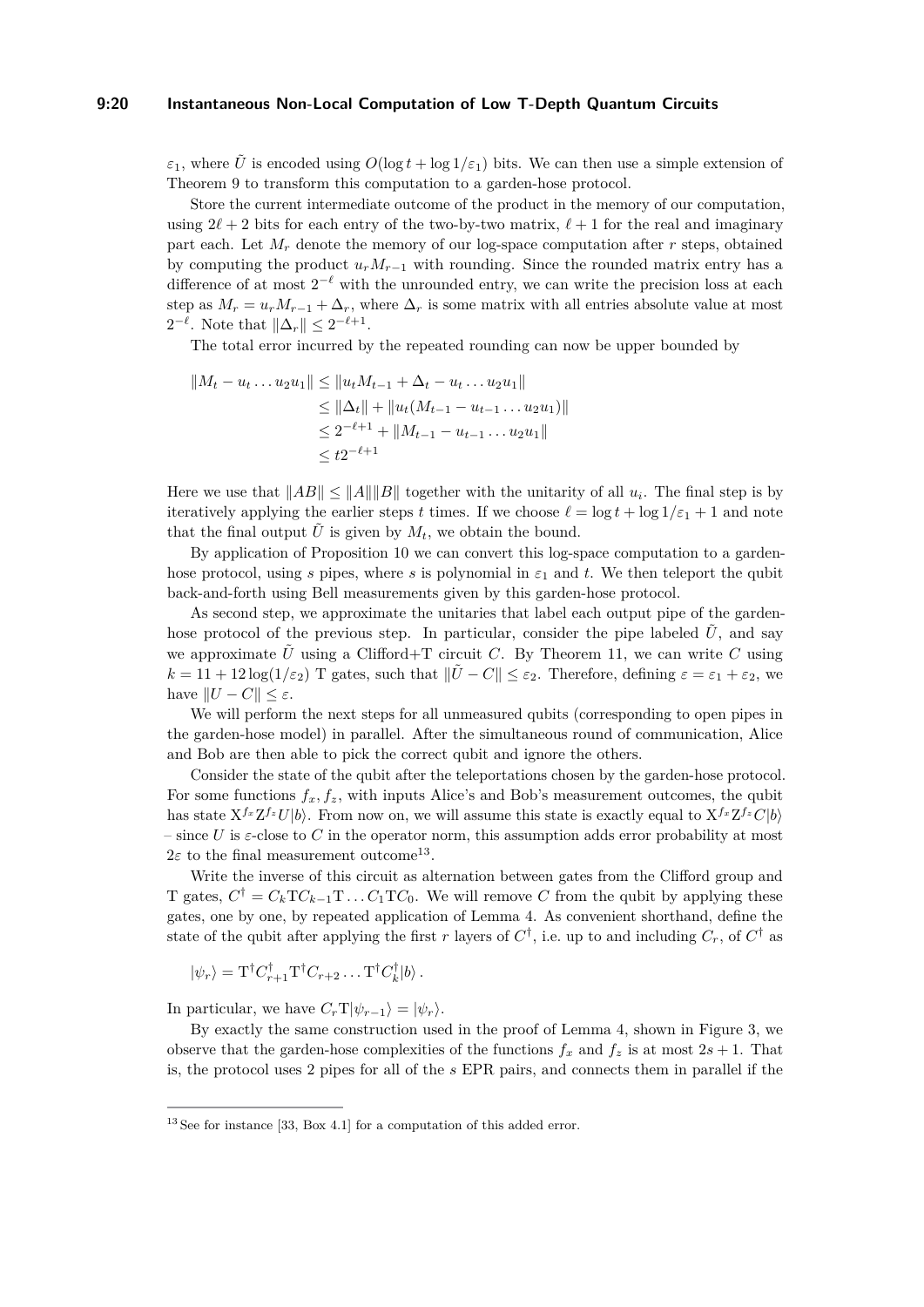corresponding X- or Z-correction is 0, or crosswise if the corresponding X- or Z-correction is 1.

We will use divide  $f_x^r$  and  $f_z^r$  as the functions describing the X and Z corrections at the end of the step *r*. Define  $m_r = \max\{GH(f_x^i), GH(f_z^i)\}\)$  to be the maximum garden-hose complexity out the of functions describing the X and Z corrections after step *r*. After Alice executes the Clifford gate  $C_0$ , the new key functions  $f_x^0$  and  $f_z^0$  can be written as (the NOT of) an XOR of subsets of the previous keys, e.g., one of the keys could be  $f_x \oplus f_z$ . By Lemma [2,](#page-6-1) we then have that our starting complexities  $GH(f_x^0)$  and  $GH(f_z^0)$  are at most linear in *s*.

Now, for any layer  $r = 1, 2, \ldots, k$ : Our qubit starts in the state  $X^{f_x^{r-1}} Z^{f_x^{r-1}} |\psi_{r-1}\rangle$ , for some functions  $f_x^{r-1}$ ,  $f_z^{r-1}$  that each have garden-hose complexity at most  $m_{r-1}$ . After Alice performs a T gate, the qubit is in the state

$$
TX^{f_x^{r-1}}Z^{f_z^{r-1}}|\psi_{r-1}\rangle = P^{f_x^{r-1}}X^{f_x^{r-1}}Z^{f_z^{r-1}}T|\psi_{r-1}\rangle.
$$

Now, we apply Lemma [4,](#page-9-0) costing  $2GH(f_x^{r-1})$  EPR pairs, so that Alice has the state

$$
X^{f_x^{r-1} \oplus g_r} Z^{f_z^{r-1} \oplus h_r} T |\psi_{r-1}\rangle ,
$$

for some functions  $g_r$  and  $h_r$  that depend on the measurement results by Alice and Bob. We have that  $GH(g_r) \leq 4GH(f_x^{r-1}) + 1$  and  $GH(g_r) \leq 11GH(f_x^{r-1}) + 2$ .

Now Alice applies the Clifford group gate  $C_r$ , so that the state becomes

$$
C_r {\mathrm X}^{f_x^{r-1} \oplus g_r} {\mathrm Z}^{f_z^{r-1} \oplus h_r} {\mathrm T} |\psi_{r-1}\rangle = {\mathrm X}^{f_x^r} {\mathrm Z}^{f_z^r} |\psi_r\rangle \,.
$$

The functions  $f_x^r$  and  $f_z^r$  can be expressed as XOR of the functions  $f_x^{r-1}$ ,  $f_y^{r-1}$ ,  $g_r$ ,  $h_r$ . These functions have garden-hose complexity respectively at most  $m_{r-1}$ ,  $m_{r-1}$ ,  $4m_{r-1} + 1$  and 11*mr*−1+2. By application of Lemma [2,](#page-6-1) the exclusive OR of these functions therefore at most has garden-hose complexity  $m_r \leq 4(m_{r-1}+m_{r-1}+4m_{r-1}+1+11m_{r-1}+2)+1 = 68m_{r-1}+13$ .

Finally, after application of the gates in  $\mathcal{C}^{\dagger}$ , Alice has a qubit in a state which is  $\varepsilon$ -close to  $X^{f_x^r}Z^{f_z^r}|b\rangle$ . Measurement in the computational basis will produce outcome  $b \oplus f_x^r$  with high probability. Besides this final measurement, Alice and Bob both broadcast all teleportation measurement outcomes in their step of simultaneous communication. From these outcomes they can each locally compute  $f_x^r$  and so derive the bit  $b$  from the outcome, which equals  $b \oplus f_x^r$ , breaking the protocol.

Our total entanglement usage is *s* for the first step, and then for each of the at most *s* output pipes, Alice performs the rest of the protocol. For the part of the protocol that undoes the unitary *U*, we use at most  $2\sum_{r=0}^{k-1} m_r$  EPR pairs (for each of the at most *s* output pipes of the first part). We have  $m_0 \leq O(s)$  and  $m_r \leq m_0 \cdot 2^{O(k)}$ . Since *s* is polynomial in *t* and  $\varepsilon_1$  and  $k = O(\log \varepsilon_2)$ , the total protocol uses entanglement polynomial in t and  $\varepsilon$ .

Our attack replaces the exponential dependence on *t* of the attacks presented in [\[14\]](#page-23-9) by a polynomial dependence. For the case of  $\eta_{\text{err}} = 0$ , we would need an error per qubit of around  $\frac{\varepsilon}{n}$  to achieve total error at most  $\varepsilon$ . In that case, the entanglement required still grows as a polynomial, now with a super-linear dependence of both parameters *n* and *t*.

Only the first step of our attack, i.e. the garden-hose protocol which computes a unitary from the inputs of the players, is specific to the interleaved product protocol. This attack can therefore be seen as a blueprint for attacks on a larger class of protocols: any protocol of this same form, where the unitary operation chosen depends on a log-space computable function with classical inputs, can be attacked with entanglement which scales as a polynomial in the size of the classical inputs.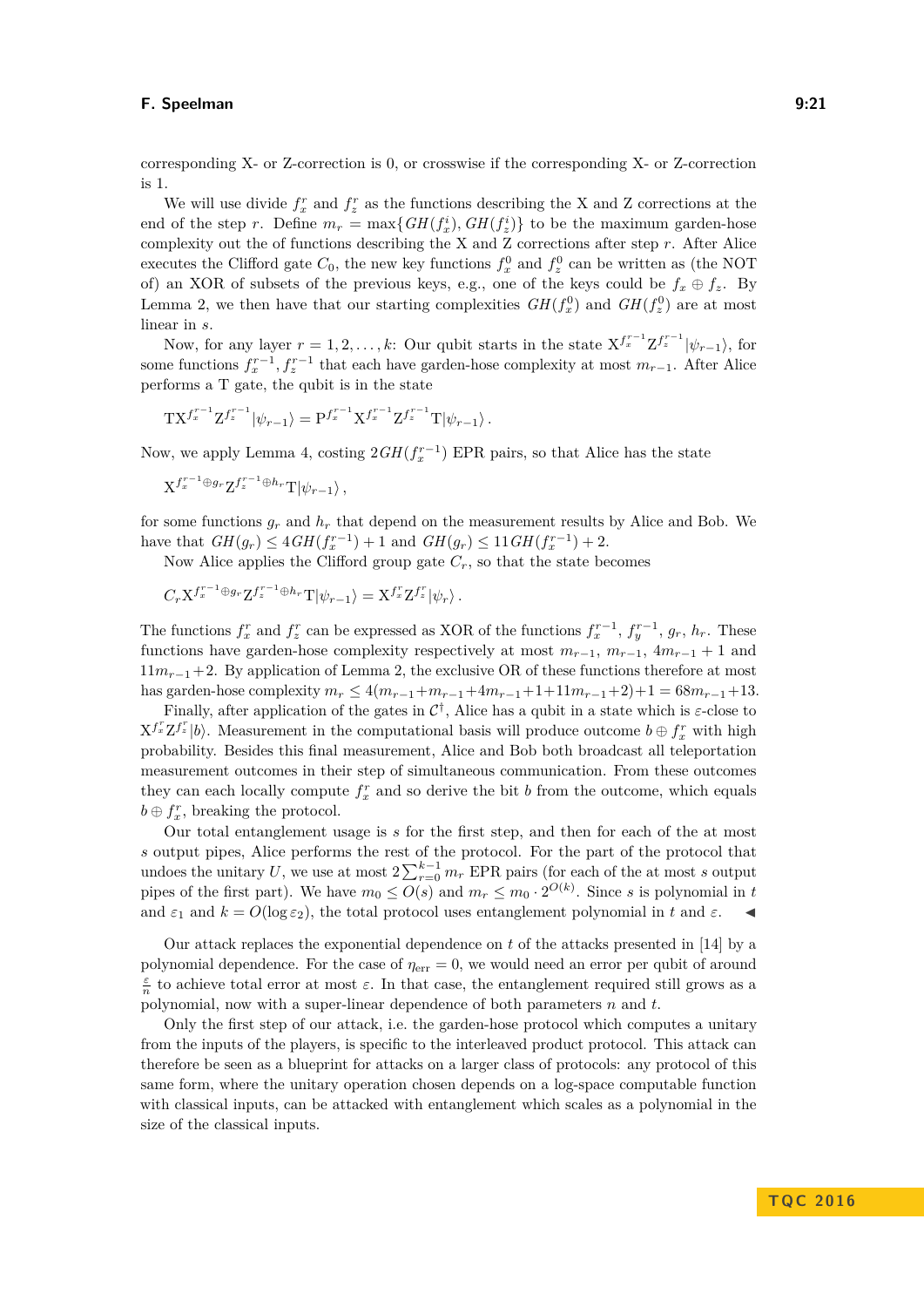#### **9:22 Instantaneous Non-Local Computation of Low T-Depth Quantum Circuits**

**Proof of Proposition [10.](#page-19-2)** We can split up the computation  $f: \{0,1\}^n \times \{0,1\}^n \rightarrow \{0,1\}^k$ into *k* functions that each compute a bit,  $f_1, \ldots, f_k$ . Since *f* is a log-space computation, each of these functions is also a log-space computation and therefore has a polynomial-size garden-hose protocol by Theorem [9.](#page-18-3) Using Lemma [1,](#page-6-0) we can with linear overhead transform each of these protocol into a unique-output protocol, so that the water flows out at a unique pipe when the function is 0 and another unique pipe when the function is 1. Let *p* be a polynomial so that the single-output garden-hose protocol of each function  $f_i$  uses pipes at most  $p(n)$ .

First use the protocol for *f*1, with output pipes labeled 0 and 1. Now each of these output pipes we feed into their own copy of  $f_2$ . The 0 output of the first copy we label 00 and its 1 output 10. Similarly, we label the 0 output of the second copy 01 and the 1 output we label 11. By recursively continuing this construction, we build a garden-hose protocol for the function *f* which uses *s* pipes, where *s* is at most

$$
s \le \sum_{i=1}^k 2^{i-1} p(n) \le 2^k p(n) .
$$

Since we have taken  $k = O(\log n)$ , this construction uses a number of pipes polynomial in  $n.$ 

#### **References**

- <span id="page-22-4"></span>**1** Scott Aaronson and Daniel Gottesman. Improved simulation of stabilizer circuits. *Physical Review A*, 70(5):052328, 2004.
- <span id="page-22-7"></span>**2** Matthew Amy, Dmitri Maslov, and Michele Mosca. Polynomial-time T-depth optimization of Clifford+T circuits via matroid partitioning. *Computer-Aided Design of Integrated Circuits and Systems, IEEE Transactions on*, 33(10):1476–1489, Oct 2014. [doi:](http://dx.doi.org/10.1109/TCAD.2014.2341953) [10.1109/TCAD.2014.2341953](http://dx.doi.org/10.1109/TCAD.2014.2341953).
- <span id="page-22-6"></span>**3** Matthew Amy, Dmitri Maslov, Michele Mosca, and Martin Roetteler. A meet-in-the-middle algorithm for fast synthesis of depth-optimal quantum circuits. *Trans. Comp.-Aided Des. Integ. Cir. Sys.*, 32(6):818–830, June 2013. [doi:10.1109/TCAD.2013.2244643](http://dx.doi.org/10.1109/TCAD.2013.2244643).
- <span id="page-22-2"></span>**4** Pablo Arrighi and Louis Salvail. Blind quantum computation. *International Journal of Quantum Information*, 4(05):883–898, 2006.
- <span id="page-22-0"></span>**5** Salman Beigi and Robert König. Simplified instantaneous non-local quantum computation with applications to position-based cryptography. *New Journal of Physics*, 13(9):093036, 2011.
- <span id="page-22-8"></span>**6** HJ Briegel, DE Browne, W Dür, R Raussendorf, and M Van den Nest. Measurement-based quantum computation. *Nature Physics*, 5(1):19–26, 2009.
- <span id="page-22-3"></span>**7** Anne Broadbent. Delegating private quantum computations. *Canadian Journal of Physics*, 93(9):941–946, 2015. [doi:10.1139/cjp-2015-0030](http://dx.doi.org/10.1139/cjp-2015-0030).
- <span id="page-22-1"></span>**8** Anne Broadbent. Popescu–Rohrlich correlations imply efficient instantaneous nonlocal quantum computation. *arXiv preprint arXiv:1512.04930*, 2015.
- <span id="page-22-9"></span>**9** Anne Broadbent, Joseph Fitzsimons, and Elham Kashefi. Universal blind quantum computation. In *Foundations of Computer Science, 2009. FOCS'09. 50th Annual IEEE Symposium on*, pages 517–526. IEEE, 2009.
- <span id="page-22-5"></span>**10** Anne Broadbent and Stacey Jeffery. Quantum homomorphic encryption for circuits of low T-gate complexity. In Rosario Gennaro and Matthew Robshaw, editors, *Advances in Cryptology – CRYPTO 2015*, volume 9216 of *Lecture Notes in Computer Science*, pages 609–629. Springer Berlin Heidelberg, 2015. [doi:10.1007/978-3-662-48000-7\\_30](http://dx.doi.org/10.1007/978-3-662-48000-7_30).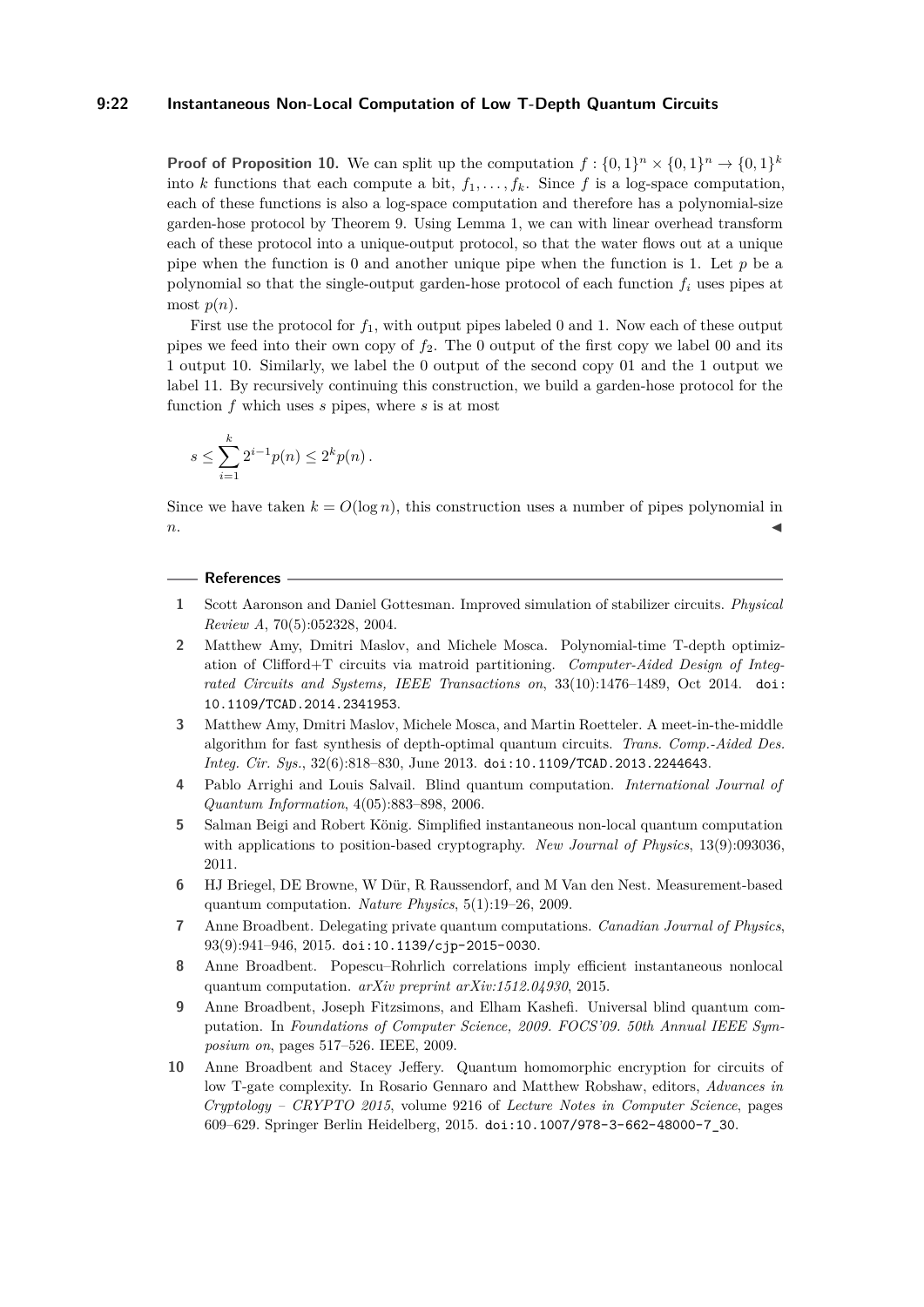- <span id="page-23-12"></span>**11** H. Buhrman, R. Cleve, M. Laurent, N. Linden, A. Schrijver, and F. Unger. New limits on fault-tolerant quantum computation. In *Foundations of Computer Science, 2006. FOCS'06. 47th Annual IEEE Symposium on*, pages 411–419, Oct 2006. [doi:10.1109/FOCS.2006.50](http://dx.doi.org/10.1109/FOCS.2006.50).
- <span id="page-23-1"></span>**12** Harry Buhrman, Nishanth Chandran, Serge Fehr, Ran Gelles, Vipul Goyal, Rafail Ostrovsky, and Christian Schaffner. Position-based quantum cryptography: Impossibility and constructions. In Phillip Rogaway, editor, *Advances in Cryptology – CRYPTO 2011*, volume 6841 of *Lecture Notes in Computer Science*, pages 429–446. Springer Berlin / Heidelberg, 2011.
- <span id="page-23-0"></span>**13** Harry Buhrman, Serge Fehr, Christian Schaffner, and Florian Speelman. The gardenhose model. In *Proceedings of the 4th Conference on Innovations in Theoretical Computer Science*, ITCS'13, pages 145–158, New York, NY, USA, 2013. ACM. [doi:10.1145/2422436.](http://dx.doi.org/10.1145/2422436.2422455) [2422455](http://dx.doi.org/10.1145/2422436.2422455).
- <span id="page-23-9"></span>**14** Kaushik Chakraborty and Anthony Leverrier. Practical position-based quantum cryptography. *Phys. Rev. A*, 92:052304, Nov 2015. [doi:10.1103/PhysRevA.92.052304](http://dx.doi.org/10.1103/PhysRevA.92.052304).
- <span id="page-23-5"></span>**15** Andrew M Childs. Secure assisted quantum computation. *Quantum Information & Computation*, 5(6):456–466, 2005.
- <span id="page-23-2"></span>**16** S R Clark, A J Connor, D Jaksch, and S Popescu. Entanglement consumption of instantaneous nonlocal quantum measurements. *New Journal of Physics*, 12(8):083034, 2010. URL: <http://stacks.iop.org/1367-2630/12/i=8/a=083034>.
- <span id="page-23-16"></span>**17** Yfke Dulek, Christian Schaffner, and Florian Speelman. Quantum homomorphic encryption for polynomial-sized circuits. *arXiv preprint arXiv:1603.09717*, 2016.
- <span id="page-23-6"></span>**18** Frédéric Dupuis, Jesper Buus Nielsen, and Louis Salvail. Secure two-party quantum evaluation of unitaries against specious adversaries. In *CRYPTO*, pages 685–706, September 2010. [arXiv:1009.2096](http://arxiv.org/abs/1009.2096), [doi:10.1007/978-3-642-14623-7\\_37](http://dx.doi.org/10.1007/978-3-642-14623-7_37).
- <span id="page-23-7"></span>**19** KAG Fisher, A Broadbent, LK Shalm, Z Yan, J Lavoie, R Prevedel, T Jennewein, and KJ Resch. Quantum computing on encrypted data. *Nature communications*, 5, 2014.
- <span id="page-23-14"></span>**20** Simon Forest, David Gosset, Vadym Kliuchnikov, and David McKinnon. Exact synthesis of single-qubit unitaries over Clifford-cyclotomic gate sets. *Journal of Mathematical Physics*,  $56(8)$ :-, 2015. [doi:10.1063/1.4927100](http://dx.doi.org/10.1063/1.4927100).
- <span id="page-23-13"></span>**21** Brett Giles and Peter Selinger. Exact synthesis of multiqubit Clifford+T circuits. *Physical Review A*, 87(3):032332, 2013.
- <span id="page-23-11"></span>**22** Daniel Gottesman. The Heisenberg representation of quantum computers. In *Group theoretical methods in physics. Proceedings, 22nd International Colloquium, Group22, ICGTMP'98, Hobart, Australia, July 13-17, 1998*, 1998. [arXiv:quant-ph/9807006](http://arxiv.org/abs/quant-ph/9807006).
- <span id="page-23-10"></span>**23** Daniel Gottesman. Theory of fault-tolerant quantum computation. *Phys. Rev. A*, 57:127– 137, Jan 1998. [doi:10.1103/PhysRevA.57.127](http://dx.doi.org/10.1103/PhysRevA.57.127).
- <span id="page-23-8"></span>**24** Daniel Gottesman and Isaac L. Chuang. Quantum Teleportation is a Universal Computational Primitive. *Nature*, 402:390–393, August 1999. [arXiv:9908010](http://arxiv.org/abs/9908010), [doi:10.1038/46503](http://dx.doi.org/10.1038/46503).
- <span id="page-23-3"></span>**25** Satoshi Ishizaka and Tohya Hiroshima. Asymptotic teleportation scheme as a universal programmable quantum processor. *Phys. Rev. Lett.*, 101(24):240501, Dec 2008. [doi:10.](http://dx.doi.org/10.1103/PhysRevLett.101.240501) [1103/PhysRevLett.101.240501](http://dx.doi.org/10.1103/PhysRevLett.101.240501).
- <span id="page-23-4"></span>**26** Satoshi Ishizaka and Tohya Hiroshima. Quantum teleportation scheme by selecting one of multiple output ports. *Phys. Rev. A*, 79(4):042306, Apr 2009. [doi:10.1103/PhysRevA.79.](http://dx.doi.org/10.1103/PhysRevA.79.042306) [042306](http://dx.doi.org/10.1103/PhysRevA.79.042306).
- <span id="page-23-15"></span>**27** Richard Jozsa, Barbara Kraus, Akimasa Miyake, and John Watrous. Matchgate and spacebounded quantum computations are equivalent. In *Proceedings of the Royal Society of London A: Mathematical, Physical and Engineering Sciences*, page rspa20090433. The Royal Society, 2009.